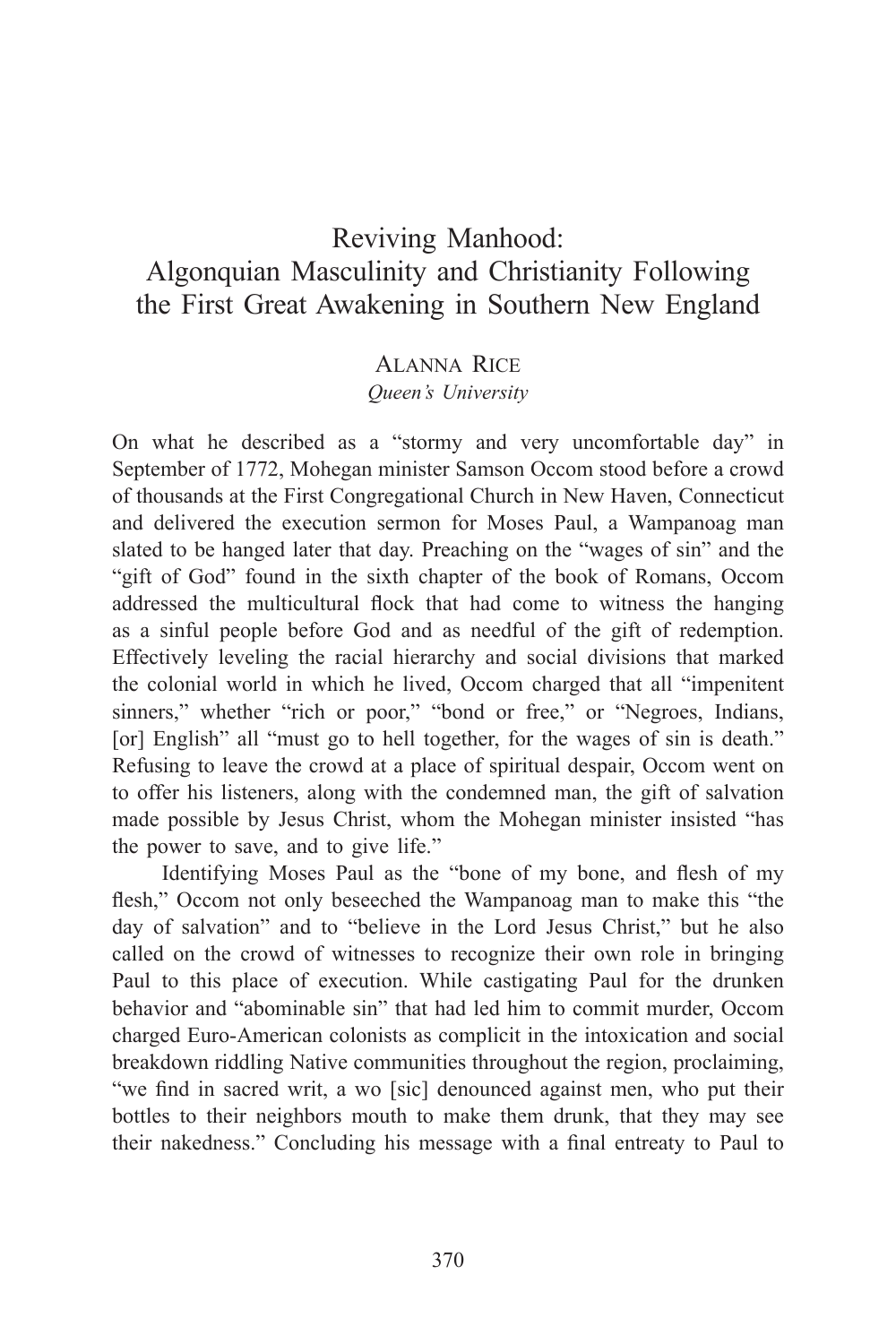"believe on the Lord Jesus Christ," Occom appealed to the wider crowd to "reform [their] lives" and to remember their accountability to God (Brooks 2006:162, 176–195).

As Occom stood before the diverse crowd of listeners in New Haven on that late summer morning in 1772, he in many ways embodied the changing expressions of masculinity that had emerged in Algonquian society in the preceding decades as customary activities such as hunting and warfare declined and were replaced by itinerant labor and exchange with surrounding colonial communities. Among Algonquian peoples in southern New England, masculinity traditionally derived from a spatial division of labor that distinguished masculine tasks from feminine ones, and from the political and ceremonial roles that Native men performed in their villages and beyond (Bragdon 1996b:575–579). While manhood was rooted in hunting, warfare, and other mobile labor apart from the village in the early colonial period, by the eighteenth century such activities had become increasingly circumscribed by colonial dictates and law.

Following the outbreak of evangelical revivals in the 1730s and 1740s known as the "Great Awakening," Algonquian peoples who were previously isolated from or resistant to the Gospel message came into increasing contact with itinerant preachers and their offers of salvation. While Native groups such as the Mohegans, Narragansetts, and Pequots had largely fallen beyond the perimeters of the early Puritan missionary endeavors in New England, by the mid-eighteenth century a renewed zeal among their Euro-American neighbors exposed First Peoples to Christian teachings and formal schooling, both of which aimed to bring about their "civilization." As Euro-American ministers visited and preached at Algonquian settlements in Connecticut, Rhode Island, and on eastern Long Island, and welcomed Native congregants at their church revivals, they proclaimed to their listeners that eternal life was made possible by a "new birth" and direct relationship with the Christian God. Many Algonquians responded to the teachings of "New Light" evangelicals and the call to confess their sins and receive the power of the Holy Spirit, and as one observer noted, became "stirred up to seek after eternal Life" (Prince 1744:209). As Native communities incorporated evangelical Christianity into their lifeways, a number of Algonquian men used this new spiritual power to assume the roles of ministers and teachers within their villages and beyond.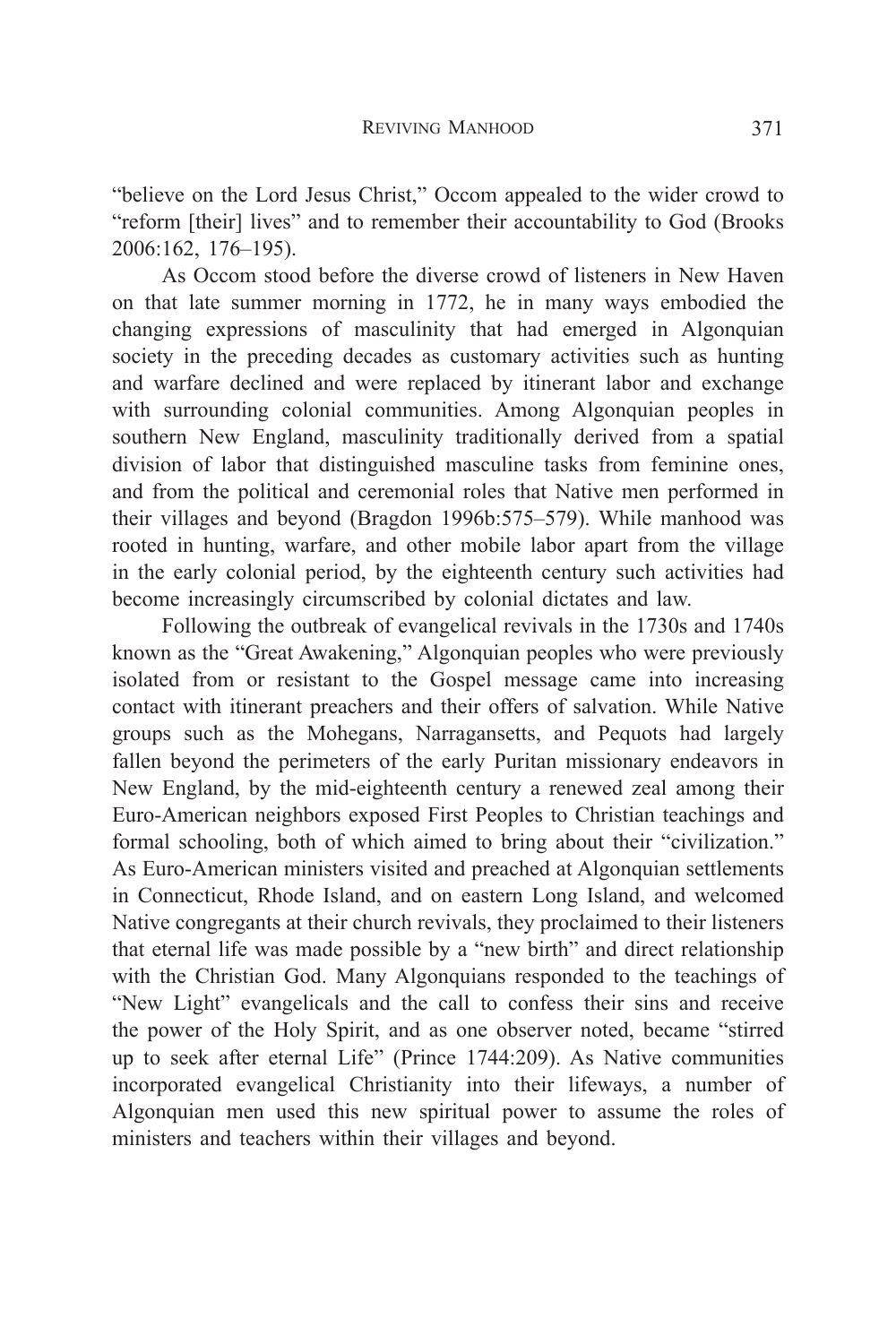#### 372 Alanna Rice

Scholars of the Great Awakening and colonial religion have increasingly recognized the participation and influential roles of First Peoples in the religious landscape of the eighteenth century. Seeking to redress the nearly exclusive focus on Euro-American society found in traditional narratives of the Great Awakening, a number of ethnohistorians have brought to light the presence of Native Americans at revival meetings, church gatherings, and on the paths of itinerant preachers. Following William Simmons' writing on the emergence of a Native-led church at Narragansett in the Awakening period, historians and literary scholars such as Jane Merritt, Laura Murray, David Silverman, Joanna Brooks, and Richard Pointer have emphasized that First Peoples represented an integral component of the changing religious world in the northern colonies, and often took a leading role in expressing and defining the Christian message. As Joanna Brooks recently noted, the "Great Awakening sparked a distinctive culture of Christian Indian separatism in Southern New England," which enabled Algonquian faithful to create their own churches and to "exercise their spiritual gifts and powers without white supervision" (2006:13). Echoing Brooks' sentiments, Richard Pointer has urged scholars to recognize that "Europeans were not alone in promoting or defining the Christian message in early America," and has argued that Native American Christianity "was simply too compelling for the Euro-American Christians around them to ignore, dismiss, or fully control" (2007:123–24).<sup>1</sup>

Despite the increasing attention scholars have paid to the participation of Native Americans in the Great Awakening and colonial religion more broadly, few historians have considered the complex ties between evangelical Christianity and Algonquian manhood. Historians of Britain and colonial America have begun to outline the links between masculinity, class, and religion in their studies of Christian movements, and have suggested that the emergence of new concepts of manhood often reflected evangelical teachings and Christian ideals. Pamela Walker's scholarship on the Salvation

<sup>1.</sup> For examples of Great Awakening literature which largely excludes Native Americans, see Miller (1956), Heimert (1966), McLoughlin (1978), and Bushman (1979). For works that examine the response and involvement of Native Americans in missions and the Great Awakening, see Simmons (1983), Szasz (1988), Dowd (1992), Szasz (1994), Merritt (1997), Peyer (1997), Murray (1998), Silverman (2005), Wheeler (2008), and Fisher (2009).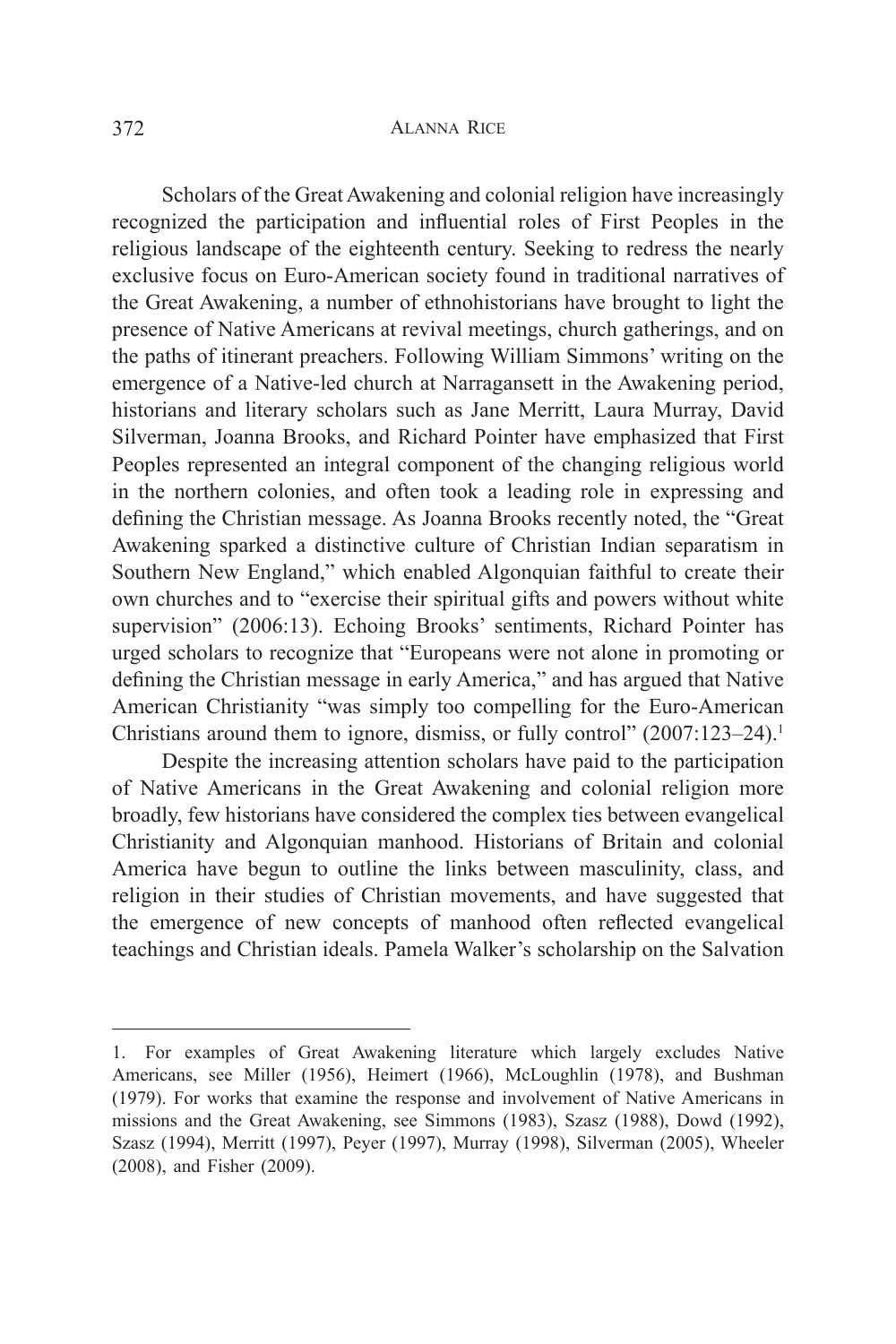Army in nineteenth-century Britain emphasizes the "new manliness" that religion offered working-class men that centered on personal holiness and the salvation of others (1991). Along similar lines, Janet Lindman's study of "evangelical masculinity" in revolutionary Virginia explores the competing ideals of manhood that emerged as Anglo-American men participated in the Christian revivals of the mid-eighteenth century. Lindman contends that men who embraced the Gospel message also embraced a new masculinity expressed in spiritual words, knowledge of doctrine, and new roles in the church (2000:405–411).

Among scholars of colonial America, however, few have tackled the ties between evangelical Christianity and Native concepts of masculinity. Nathaniel Sheidley's writing on the "politics of masculinity" that emerged in Cherokee communities in the second half of the eighteenth century highlights the growing tensions that marked relations between younger and older Native men. As village leaders ceded large tracts of land to encroaching colonists to circumvent conflict, younger Cherokee men found their ability to hunt and define themselves as men increasingly circumscribed (Sheidley 1999:168–171, 176–177). Hilary Wyss' study of Algonquian Christianity and the founding of the community of Brotherton in the years surrounding the American Revolution represents one of the few attempts to outline the intertwining of spiritual beliefs and Native manhood in the eighteenthcentury religious world. Examining the efforts of Algonquian men from southern New England such as Samson Occom and Joseph Johnson to create a new settlement on Oneida lands, Wyss argues that they "reconceptualised the meaning of a Native community along deeply masculinist lines" by emphasizing "personal agency, action, and control" rather than their subordination to Anglo-American missionaries. While Wyss' work provides insight into the ways in which Algonquian men used Christian teachings to reject colonial control, she also suggests that masculine empowerment in forming the new community came at the expense of Native women, as Algonquian men adopted a "rigid gender hierarchy" similar to their Anglo-American neighbors (2000:126, 130–139). By emphasizing the adoption of patriarchy and the subordination of women, Wyss misses the significant cultural continuities that marked the gender roles of both the Algonquian men and women who helped to form the Christian community of Brotherton.

Algonquian men such as Occom who accepted the salvation of Jesus and became ministers of the Gospel created new masculine identities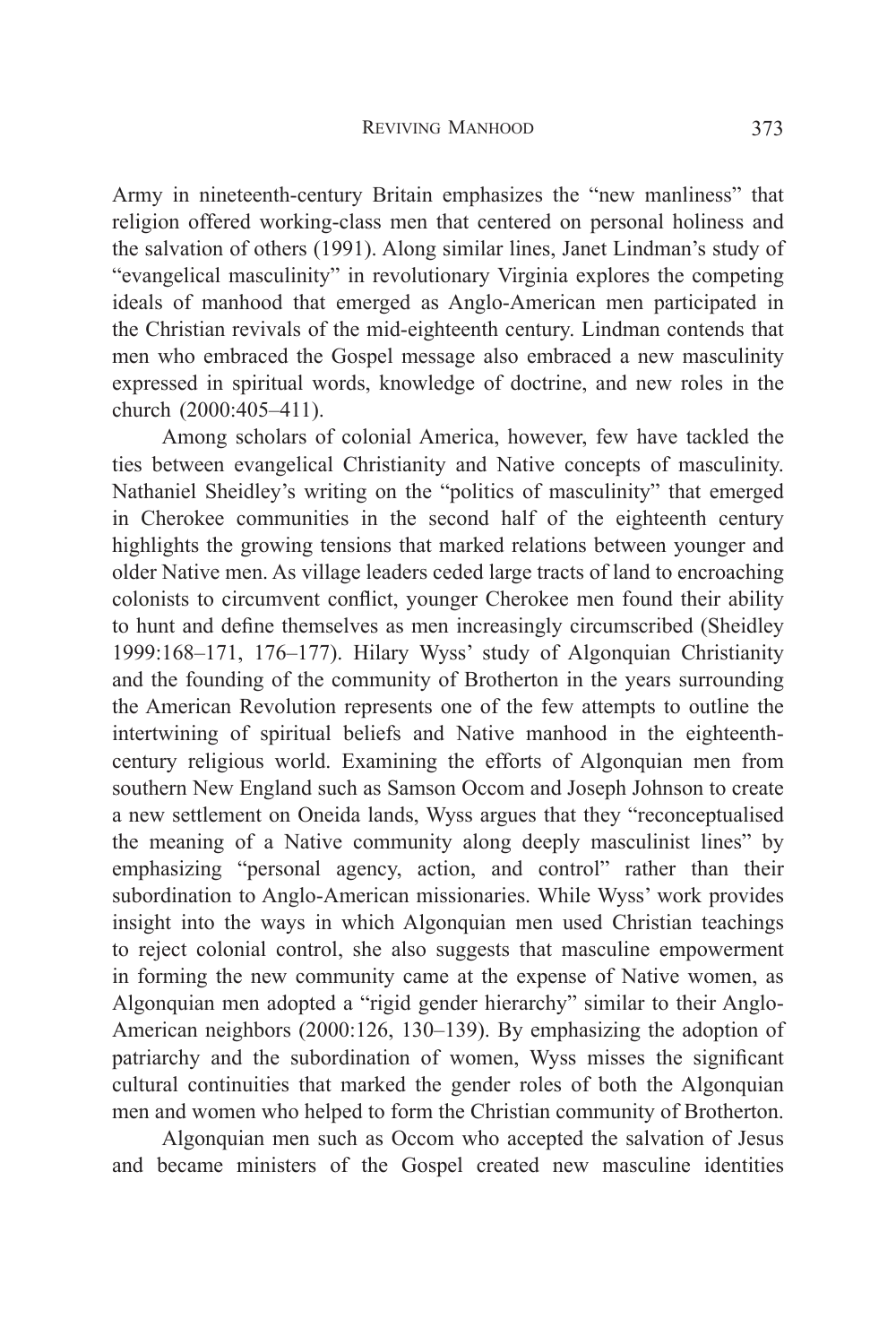based on their relationship to God and the power of the Holy Spirit.<sup>2</sup> As they preached in Algonquian villages, led worship services, and received revelation and guidance from the Holy Spirit, Algonquian ministers renewed and revived traditional male roles of directing communal worship and exercising geographical mobility based on a new spiritual power. Their efforts to create and lead village churches and to direct communal affairs also placed a number of ministers in conflict with the political leadership of their sachems. By opposing the compliance of the sachems at Mohegan and Narragansett with colonial designs for Native lands, Native ministers created alternative forms of political authority through which they mobilized community and church members to defend their homelands and tribal autonomy. Perhaps most significantly, Algonquian ministers extended their Christian manhood beyond the boundaries of their villages and carved out new positions of spiritual and political influence in the wider colonial world. Preaching in front of multicultural crowds and challenging the religious and political authority of their Euro-American neighbors, Algonquian ministers not only rejected colonial efforts to remake their manhood according to Anglo-ideals, but they also demonstrated the new sacred power they wielded as Christian men which enabled them to counsel and criticize their colonial peers.

Before the arrival of Europeans in present-day New England and throughout much of the colonial period, Algonquian men occupied positions of spiritual and political authority within their villages and communities. All Algonquians lived in a powerfully gendered world that was spatially divided into masculine and feminine places, and practically demarcated by male and female tasks (Bragdon 1996a:123, 129). Algonquian women primarily lived

<sup>2.</sup> The conditions through which Algonquian men became ministers varied. While men such as Samson Occom and Joseph Johnson received an "official" ordination or license to preach from English denominational bodies (but also preached before being licensed or ordained), others such as Narragansett Samuel Niles received their ordaining and authority from their Native adherents—in Niles' case, from "three Brethren Indians" who visited or attended the church he led in Charlestown. In the case of Samuel Ashpo, the Native minister preached for several years at Mohegan and was affiliated with "Separate" evangelicals before he received an "official" license to "preach among the Indians" from a group of local ministers convened in Hartford in 1763, which he obtained in order to serve as a missionary among the Mohawks. See Murray (1998:241); McCallum (1932:40); Brooks (2006:255); Dexter (1901:232–233).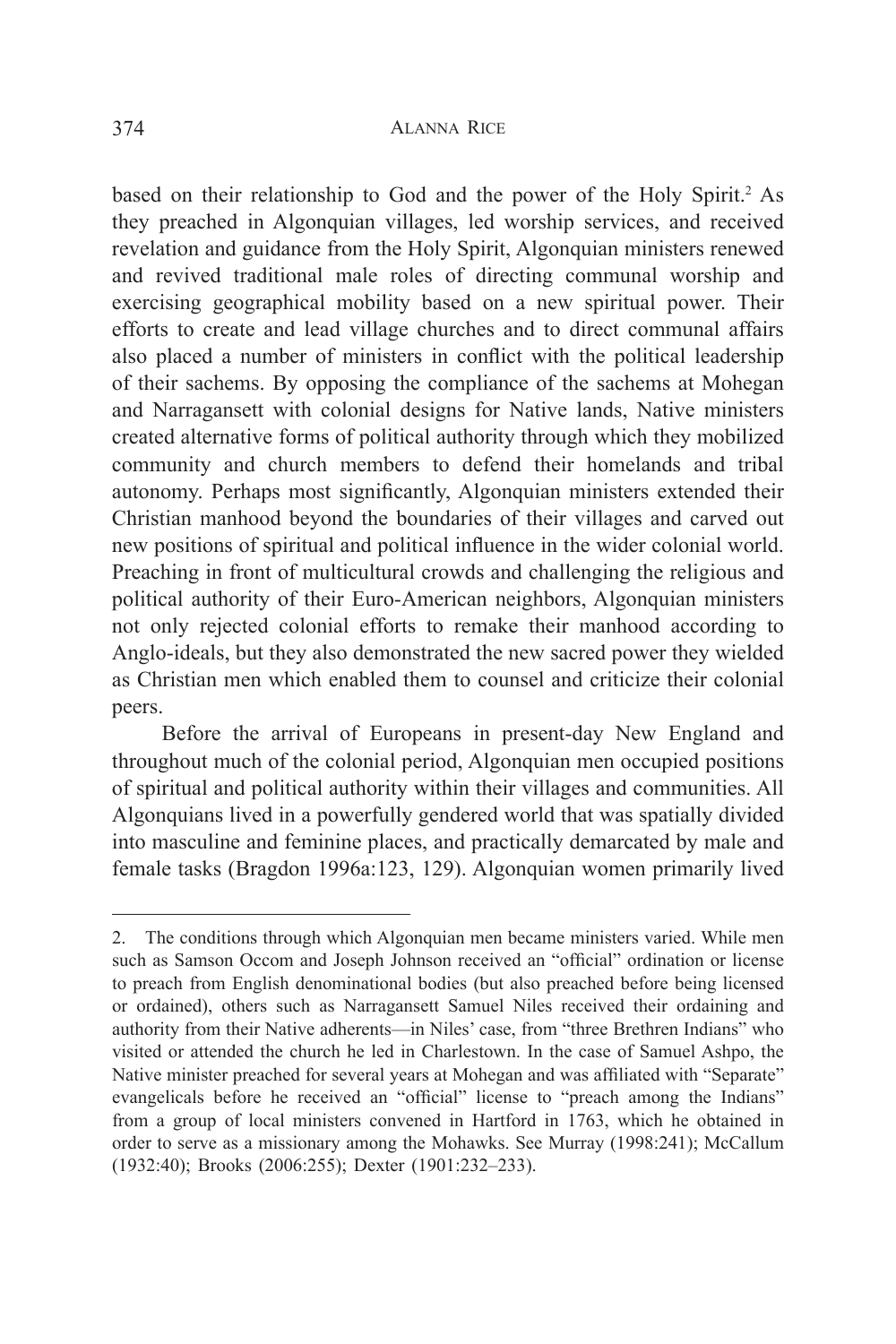and worked in the space of the wigwam and planting fields and focused on crop-raising, child-rearing, and food preparation. In villages along the coast, European observers noted the role women also played in digging for and collecting shellfish, which provided food for their families and material for the production of wampum (Williams 1973:182, 207). According to Trudie Richmond, in early colonial New England "women's power and status were based on their control over land and agricultural production" (Richmond and Den Ouden 2003:180). Women's power also stemmed from their reproductive abilities, and during their period of menstruation Algonquian women sequestered themselves in separate wigwams known as *wetuomemese*, apart from the rest of the community (Bragdon 1996a:107; Williams 1973:117). Masculine tasks, in contrast, traditionally covered a broader landscape of hunting, deep-sea fishing, warfare, and diplomacy. Often spending several months of a year away from central villages based on seasonal subsistence strategies, Algonquian men moved across a landscape of fields, forests, and waterways as they provided food for their families and maintained relations with neighboring groups and the animal spirits they hunted (Bragdon 1996a:116–123). According to Roger Williams, Narragansett men possessed extensive knowledge of the lands surrounding their villages stemming from their hunting expeditions and visits to other towns to share news and engage in gaming and trade (1973:134–135, 151, 215–217; Bragdon 1996a:120–121). Men and women came together to share in tasks of clearing fields and constructing wigwams, but crafted specific items such as baskets, mats, spoons, and dishes separately, which they used in their households and for trade (Williams 1973:117, 128,170; Gookin 1972:11).

European observers noted that men often, although not exclusively, filled the roles of political and spiritual leaders in Algonquian villages. The hereditary position of the sachem in most cases fell into male hands among groups in southern New England, and men belonging to established lineages wielded rights and responsibilities concerning land, diplomacy, justice, tribute, and warfare. As Richmond notes, male sachems, and their female counterparts, described by Europeans as *sunksquaws,* did not wield "dictatorial power," but rather demonstrated their ability to "resolve disputes" and to "maintain and strengthen alliances," and based their leadership on principles of reciprocity (Richmond and Den Ouden 2003:180). Special counselors and advisors, whom one European colonizer described as "wise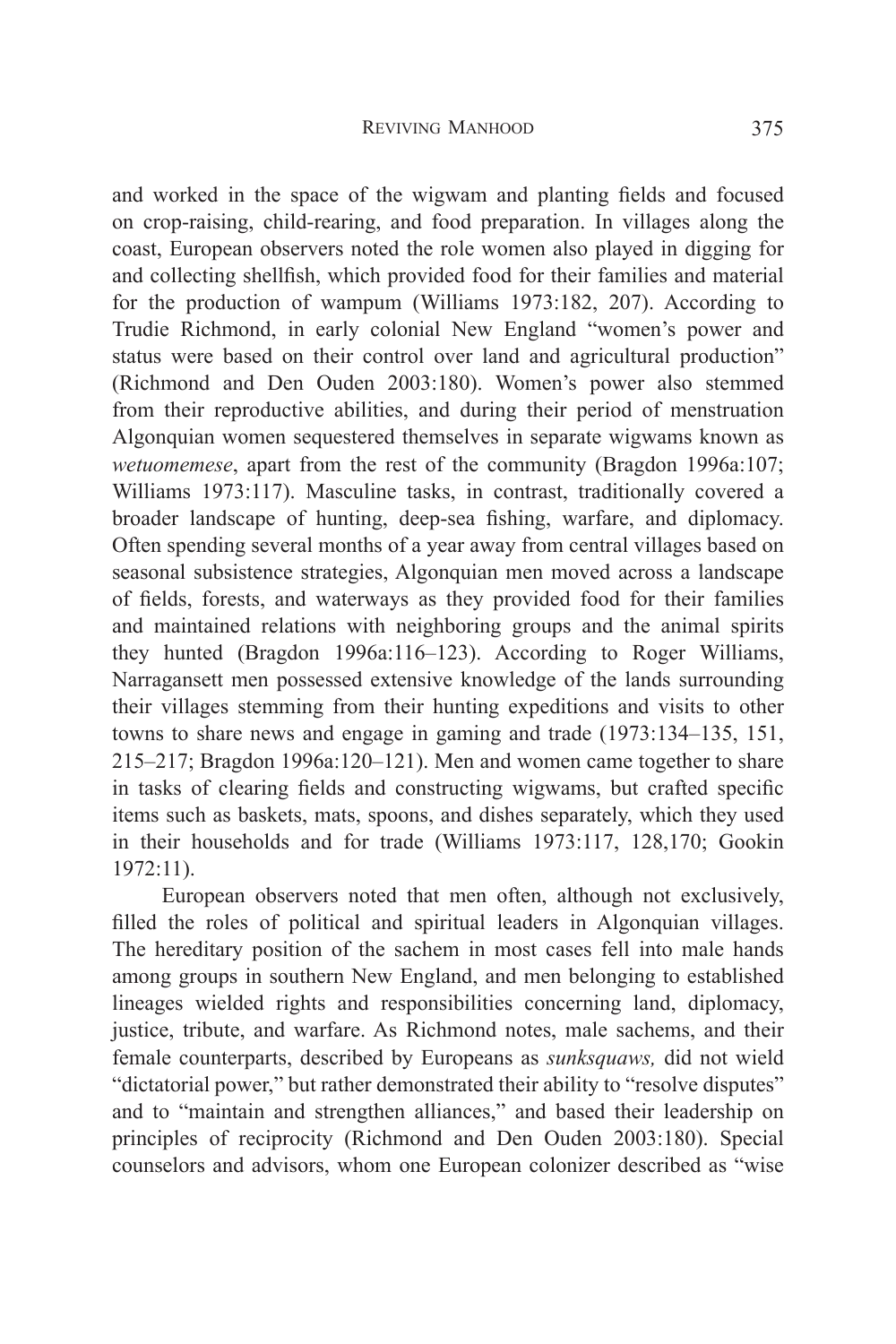men," bolstered the office of the sachem and functioned as collectors of tribute, leaders in warfare, and recipients of powerful visions from the god of the underworld (Williams 1973:201–202; Simmons 1986:40).

European observers also described the prominence of Algonquian men in serving the ceremonial needs of local villages. While all Algonquians sought to obtain spiritual power through dreams, vision quests, and encounters with other-than-human beings, those who received special and unsought visions of *Manitou* and spirit beings became councilors and religious specialists, known as *powwows*, within their communities (Simmons 1986:41–42; Bragdon 1996a:203–206). Euro-American colonists described the presence of *powwows* in Algonquian villages, who served as communal physicians and directors of worship and who were revered for their powerful visions and contact with unsought *Manitou*. According to Roger Williams' seventeenth-century observations among the Narragansett, *powwows* served to "performe [sic] and manage their Worship" as well as make "solemne [sic] speeches and Orations" concerning "Religion, Peace, or Warre [sic]," while other "wise" and "well descended" men assumed the role of preparing the dead for burial (1973:192, 248). Beginning their "services" by invoking many gods, Williams described how Algonquian priests engaged in "strange Antick Gestures, and Actions" which they also called upon to heal sick villagers (1973:192, 245). Daniel Gookin's observations of First Peoples in Massachusetts also emphasized the healing function performed by spiritual leaders. While noting that "certain men and women" could assume the role of *powwow*, Gookin related how these "physicians" made use of "herbs and roots, for curing the sick and diseased" (1972:14).

By the early eighteenth century, however, colonial surveillance and control had become increasing realities for Algonquian groups living in Connecticut and Rhode Island, as well as on Long Island. As Euro-American colonists whittled away Algonquian homelands, they increased their efforts to reform and manage Native lands and culture by assigning overseers, schoolmasters, and ministers to Algonquian settlements to teach them to be both "civilized" and "Christianized." As a part of this plan, colonial officials aspired to remake Algonquian men and women according to their own gender norms, and envisioned Native men as sedentary farmers living on small tracts of land and presiding over nuclear families, while women would occupy a domestic role limited to the household. In 1717 Connecticut Governor Gordon Saltonstall outlined measures to "wean" the colony's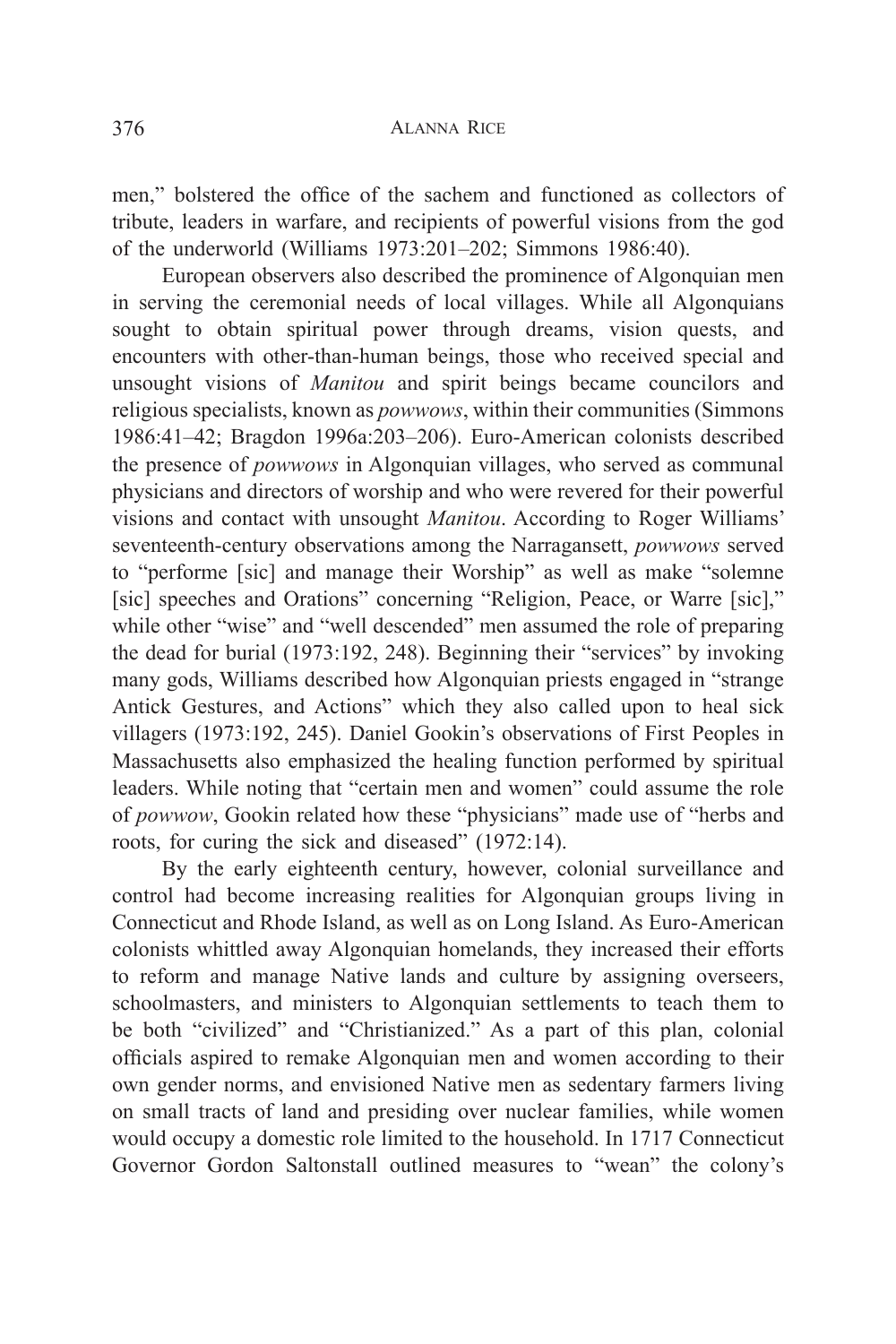Algonquians from the "Rude and barbarous usages of their Heathenism" which included the regular reading of English laws and efforts to encourage sedentary living in the "English manner" (Indian Papers [IP] I,I:88). Several years later, colonial officials in Connecticut passed an act which aimed to control the movement of First Peoples in the areas surrounding New Milford, Farmington, and Lockfield. Restricting the hunting times and locales available to Native men, the act also required Algonquian leaders to provide officials with lists of the male inhabitants living in their villages, and to keep track of their movements and whereabouts (IP I,I:113).

Euro-American missionaries likewise embraced the goals of remaking Algonquian gender roles and village life, and joined in the efforts to evangelize and educate the "savages" living in New England. John Sergeant, who worked among the Mohican people of western Massachusetts, described his plans to change the "whole Habit of thinking and acting" of the Native children he hoped to educate, which would involve various forms of agricultural labor for Native boys to instill "industrious" behavior (Sergeant 1743:3–4). Congregational minister Eleazar Wheelock, who opened an "Indian Charity School" in Connecticut by the mid-eighteenth century, likewise embarked on a mission to recreate the cultural and gender practices of the Native boys and girls who attended his school. Seeking to instill piety, cleanliness, and order into his Native flock, Wheelock's laborious regimen endeavored to transform Native boys into "good farmers" by teaching them "the Affairs of Husbandry" while Native girls learned the "Arts of good Housewifery" through subservient roles in English households (Wheelock 1763:33–34; Axtell 1985:211). In recounting his efforts to educate a boy of Delaware descent who attended the school in the early 1760s, Wheelock reflected on the "pains" he had taken to "purge all the Indian out of him," but admitted that "after all a little of it will sometimes appear" (Eleazar Wheelock Papers [WP] 1764:764560.1).

The outburst of evangelical Christianity in southern New England in the late 1730s offered Algonquian men a new source of power with which to revive and maintain traditional masculine roles of spiritual leadership and geographical mobility. As Algonquians protested growing interference and encroachments upon their land and lifeways, a number of men drew on the message of salvation and new life proclaimed by Euro-American revivalists to reinvigorate their authority as spiritual leaders based on new spiritual power. The emphasis that revivalists placed on the word of God, spiritual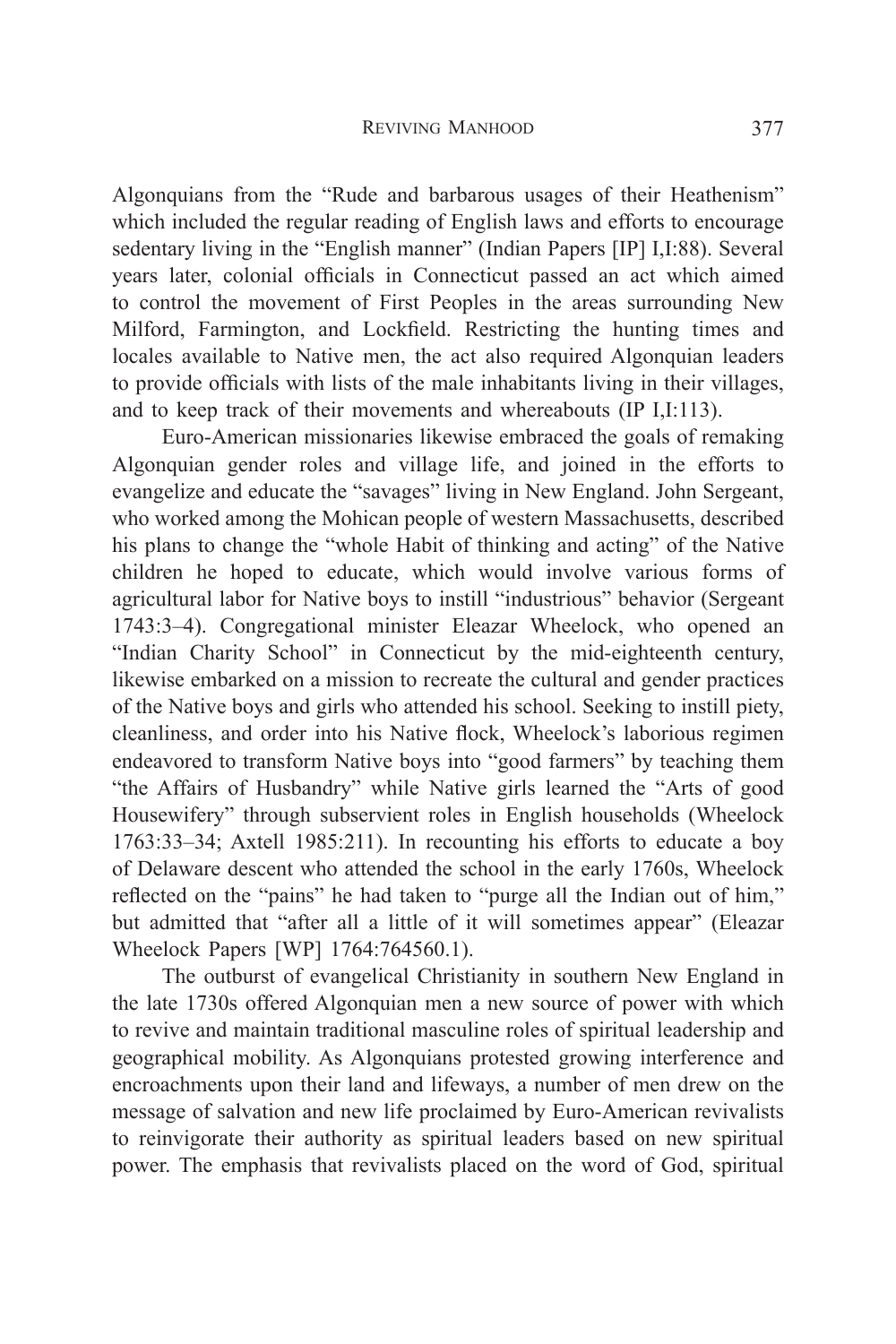#### 378 Alanna Rice

revelations, and the sacred experience of the "new birth" in many ways complemented Algonquian understandings of power and authority. While Algonquian counselors, "wise men," and *powwows* traditionally derived their status and position from special encounters with *Manitou* or other deities, men who became ministers rooted their new authority in the power of Christ and the Holy Spirit. Years before preaching the execution sermon at New Haven, for example, Samson Occom came under a spiritual conviction that altered the course of his life. Describing the "trouble of mind" he experienced after attending revival meetings near Mohegan in the late 1730s, Occom recounted that the "Distress and Burden" of his mind was removed only after he placed his trust in Christ "alone for Life & Salvation." As he discovered "the way of Salvation through Jesus" at the age of seventeen, Occom trusted in a new spiritual power that brought him both eternal life and "Serenity and Pleasure of Soul." Almost immediately after accepting the gift of salvation, Occom became burdened for his "poor Kindred" and began to frequently "talk with our Indians Concerning Religion" before assuming the role of minister and teacher among the Montauketts on Long Island (Brooks 2006:53–54).

A number of Algonquian men experienced similar spiritual revelations and visions as they accepted the Christian message. At the Narragansett settlement in Rhode Island, Samuel Niles became a prominent leader and minister in the community based on the visions and dreams that underscored his faith. As one Euro-American minister noted with disgust, Niles not only exhibited great fluency of speech, but he also received powerful signs and visions from Christ and angels, and drew on the inspiration of the Holy Spirit to guide his preaching (Simmons and Simmons 1982:5, 94). Another minister described with patronizing concern the "idle dreams" and "whims and imaginations" in which Niles grounded his Christian faith (Simmons and Simmons 1982:11). Recounting the church service during which "three Brethren Indians" ordained him as minister of the Narragansett church, Niles claimed that "such a Spirit was outpoured and fell upon them . . . that many others of the Congregation prayed aloud and lift[ed] up their hearts . . . to God" (Dexter 1901:232–233). Mohegan Joseph Johnson likewise experienced powerful dreams and spiritual revelations before assuming the role of minister in southern New England. On a winter night in 1771, Johnson endured a "Strange dream" in which the "Earth was on fire, and the moon and the Stars were droping [sic] from the heavens." Recalling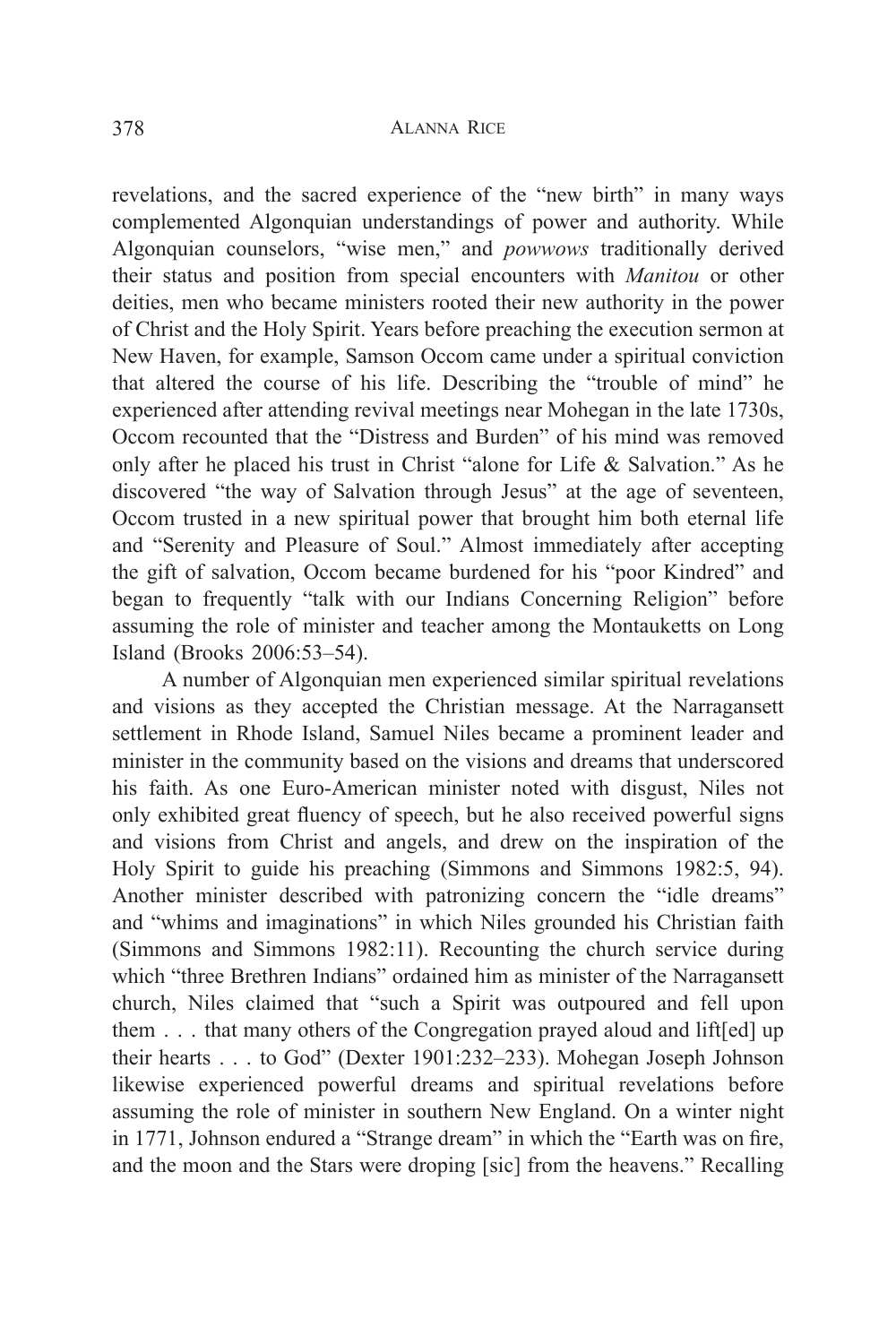his own dismay and fear at the imminent return of Christ, for which he "was unprepeared [sic]," Johnson interpreted the dream as a "timely warning" and resolved to "Seek Christ while he may be found." Nearly a year later, while serving as schoolmaster at Farmington, Connecticut, Johnson again made note of the visions and spiritual interventions that shaped his everyday life. Following an evening of hunting squirrels with boys from the community, Johnson woke up the next morning to the "likeness of a lamb that had been Slain, Standin[g] at the foot of my Couch." Identifying the lamb as Jesus Christ, the "only Object" of his love, Johnson "followed the Blessed Lamb out, and there I worshiped him" (Murray 1998:124–125, 161–162).

Flush with the power and salvation that flowed from their visions and encounters with God, Algonquian men revived traditional roles of directing worship and communal gatherings in their villages under new Christian authority. Although many Algonquians initially attended Euro-American churches and revival meetings in southern New England, by the mid-eighteenth century a cadre of Native ministers emerged who directed worship services and the creation of churches within their own villages. At Mohegan in Connecticut, while a number of Natives attended the Congregational Church in nearby Montville, men such as Samson Occom, Samuel Ashpo, Henry Quaquaquid, and John Cooper by the 1750s began to lead Sabbath worship, prayer meetings, and hymn-gatherings in local homes. Noting in a letter to a friend the power of God he witnessed at work at Mohegan, Occom described his own role as a spiritual leader and divine mouthpiece, claiming, "I have Preached abundantly amongst them, and I hope I shall go on preaching by Gods help" (Brooks 2006:101). During a worship gathering in November 1771, three Mohegan men took turns in calling their community to accept and obey Christ. While Henry Quaquaquid opened the service by celebrating God's plan of redemption in sending Jesus into the world, Samuel Ashpo and John Nanepome offered their Native listeners a more somber message by calling them to "set their mind[s] heaven ward" and to live in fear of sin (Murray 1998:101).

Algonquian men directed members of the community in forming a church and worshipping God at the Narragansett Reserve in Rhode Island as well. In the early 1740s, a number of Narragansetts began to attend Joseph Park's Congregational Church in Westerly, following the visit of a group of Pequot Christians who "stirred up" the Narragansetts to "seek after Eternal life" (Prince 1744:209). Within a few years, however, nearly one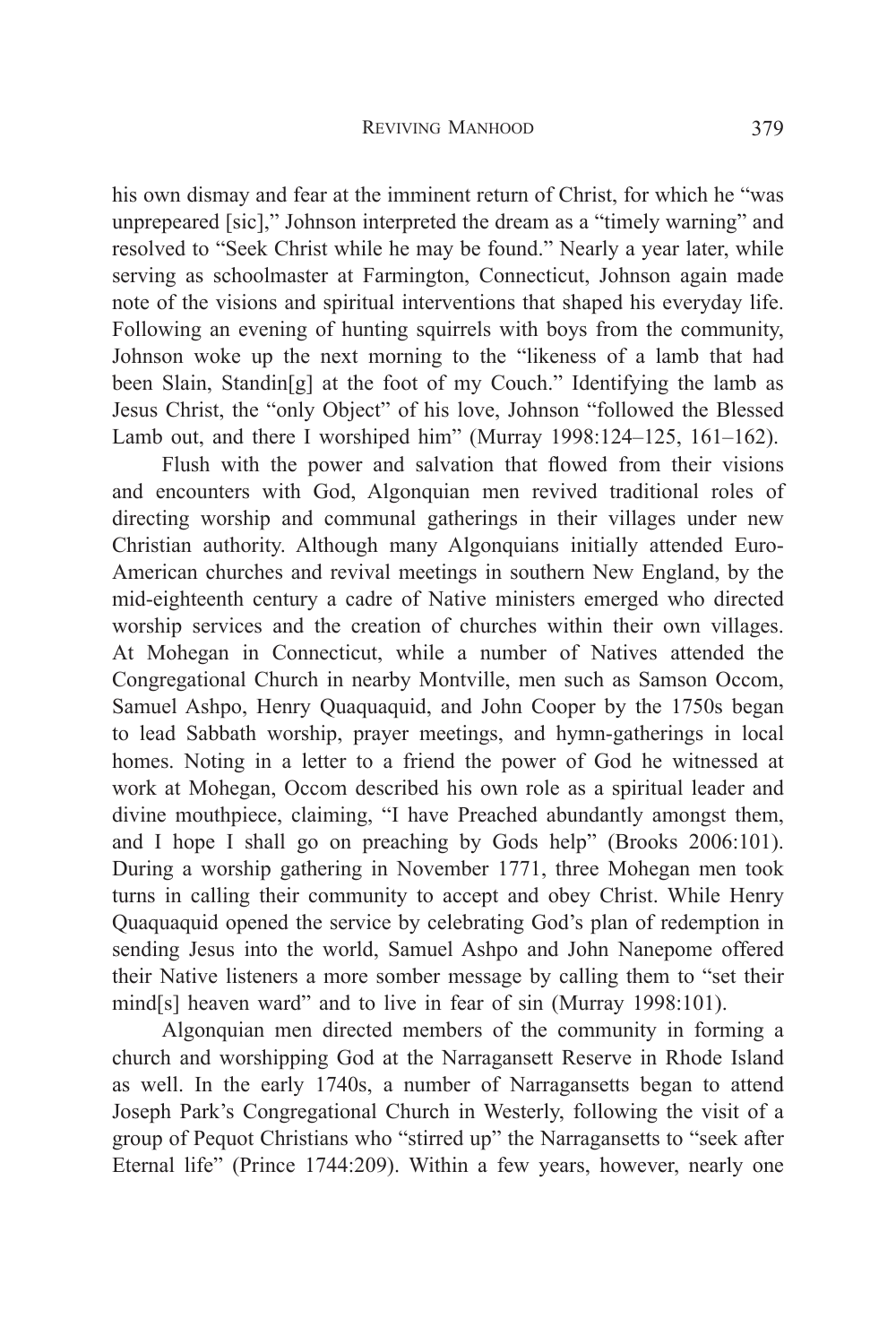hundred Natives abandoned Park's church after he censured Samuel Niles and others for exhorting during his services. Under the leadership of Niles, the Narragansetts built their own meetinghouse where they gathered to sing hymns, pray, and exhort one another (Simmons 1983). Esteeming Niles as a minister of spiritual knowledge and wisdom, one Euro-American observer described the Narragansett preacher as "[well] acquainted with the Doctrines of the Gospel" and an "earnest zealous Man" who "has very great Influence over the Indians" (Dexter 1901:233). While Niles led the congregation in regular communion and worship, other church leaders such as John Shattock hosted spiritual gatherings at their homes. Serving at Narragansett alongside Niles and Shattock, Pequot minister James Simon also offered spiritual leadership and direction to Native believers in Rhode Island. Overseeing a group of Narragansett Christians who met in a private home separate from Niles' congregation, Simon received praise from observers such as Baptist minister Isaac Backus, who applauded the spiritual refreshment and stirring that occurred among those who listened to the Pequot minister preach (McLoughlin 1979:360–361, 370–371). On Long Island, men such as "Indian teacher" Cyrus Charles, Samson Occom, David Fowler, and Peter John wielded new authority as preachers and teachers, and helped to build a meetinghouse at Montauk and to encourage the learning of Christian doctrine at villages across the island (Dexter 1899; Brooks 2006; Eells 1991).

The call many men received to preach the word of God and to teach in the power of the Holy Spirit led them to travel between communities and renew inter-village ties. Building on long-standing male traditions of diplomacy and trade, such movement broke down colonial boundaries and reaffirmed ties between Algonquian settlements across southern New England. According to Amy den Ouden, in early eighteenth-century Connecticut Native populations "were subject to stringent laws that were intended to confine them geographically and that cast those who transgressed designated boundaries as 'enemies'" (Den Ouden 2005:78). In Rhode Island, colonial officials also enacted laws throughout the mid-eighteenth century which designed to monitor the movement and activities of First Peoples, which included "laws and orders for the better regulating of . . . Indian dances" and limitations on the rights and mobility of Native servants and slaves (Bartlett 1968:IV, 425–426; V, 320–321). Jean O'Brien's scholarship on Native communities in colonial New England emphasizes the growing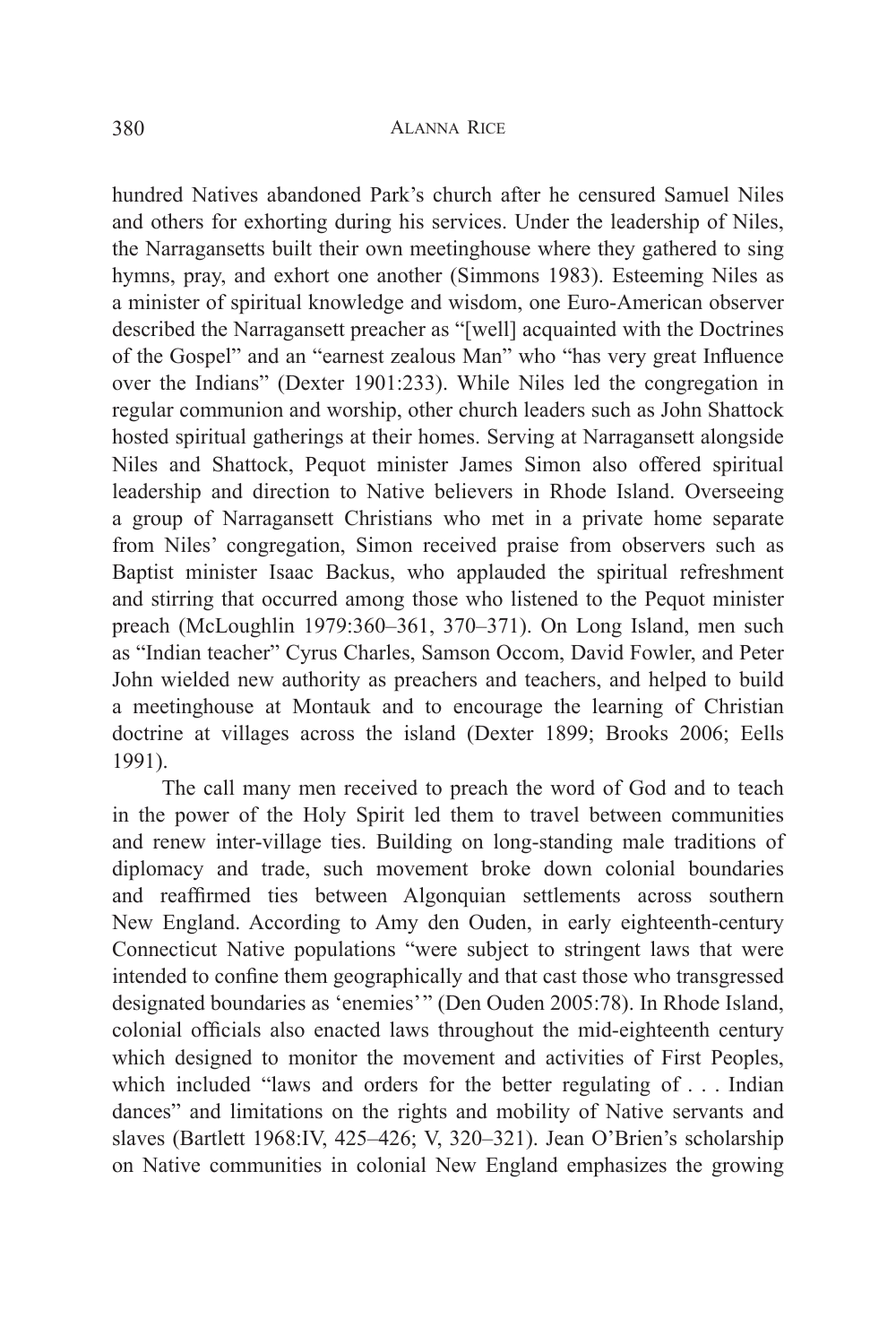constraints and adaptations that Algonquians made to their traditional gender roles and subsistence practices in the face of colonial control and their "divorcement" from their lands. As land and resources declined, Algonquian women increasingly relied on craftwork to survive, while men adopted new patterns of movement by participating in colonial wars or joining whaling expeditions, which drew them away from villages for longer periods of time, or permanently (O'Brien 1997:150, 153–154).

For Algonquian men who became preachers and teachers, the itinerant nature of their activities offered another way to sustain traditions of masculine movement linked to hunting, warfare, and inter-village diplomacy, and helped to undermine the isolating nature of the colonial reserve system and the circumscribed mobility of Natives dictated by colonial law. Samson Occom's journals and correspondence are filled with descriptions of the extensive preaching networks he traveled and of the growing Christian connections that he and other ministers forged across space. While serving as a teacher and minister at Montauk in the 1750s, Occom not only journeyed across Long Island to minister at other Native villages such as Shinnecock and Seetauket, but he frequently visited family and friends at Niantic and Mohegan on the mainland for Sabbath services as well (Brooks 2006). On a late summer day in 1760, Occom, along with Montaukett David Fowler visited the Native community at Farmington, Connecticut to share in worship and singing. Noting how he and Fowler found several "Friends" present at the gathering, Occom preached in front of a crowd comprised of "Some from Mohegan Some from Nahantuck, and Some from Groton" (Brooks 2006:258).

Occom's skill and renown as a preacher took him far beyond New England in 1765, as the Mohegan man journeyed to England alongside another minister to participate in a fundraising tour that would last more than two years. Seeking to raise money for Eleazar Wheelock's Indian Charity School, Occom's travels brought him before large and small congregations in England, Scotland, and Ireland, and presented the Mohegan minister with a forum to spur British believers on in their faith as well as to promote the cause of Native education in New England (Love 2000:130–151; Brooks 2006:19–20). After returning home in 1768, Occom continued to note the journeys he made across New England to preach and teach at Native villages. Writing in a 1772 letter that "I might preach every Day I have So many Calls," Occom related his most recent journey which took him to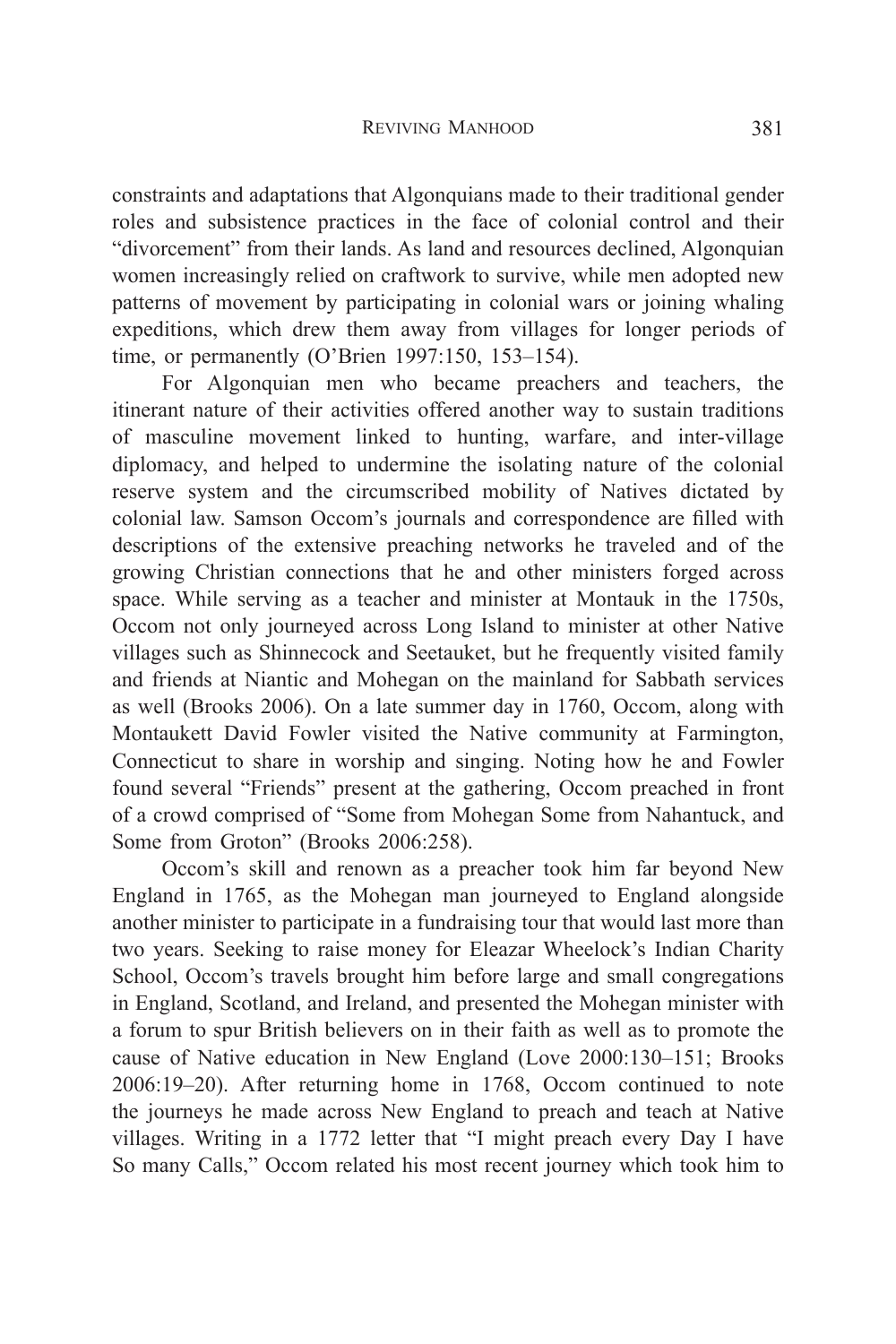"Stonington Indian Town," where "a great number of People" attended "a Solemn Meeting" at which "ye Lord was there" (Brooks 2006:100).

Native ministers followed Occom's example and expended similar efforts in renewing intertribal connections across the expanse of southern New England. Traversing many of the same preaching paths, Mohegans John Cooper, Samuel Ashpo, and Joseph Johnson journeyed sometimes distances of more than fifty miles to visit, instruct, and preach at Algonquian villages. In the fall of 1770, John Cooper visited the Narragansett settlement and exhorted his Algonquian brethren at a large gathering. According to local Congregational minister Joseph Fish, nearly "200 Indians, as was judgd [sic]" flocked to hear the Mohegan preach, whereas only four Natives attended Fish's lecture the following day (Simmons and Simmons 1982:68). Mohegan minister Joseph Johnson described his own travels and attempts to visit "several Towns of [his] Indian Brethren" and to preach the "Gospel of our Lord Jesus" in villages across the region (Murray 1998:253). While teaching at Farmington, Connecticut in the early 1770s, in addition to instructing his native students in reading, writing, and Christian doctrine, Johnson also directed hymn-gatherings and prayer meetings among his Tunxis and Sepos hosts. Samuel Niles often left his Narragansett flock in order to visit, encourage, and exhort believers living at Mohegan and Mashantucket in Connecticut. On a cold February night in 1772, for example, a group of Narragansetts, most likely accompanied by Niles, traveled across the Pawcatuck River and "About candle lite . . . arrived and held a Conferance [sic]" at Mohegan (Murray 1998:133). Montaukett preacher David Fowler often attended conferences and hymn-singing services at Mohegan as well. Traveling across Long Island Sound in the fall of 1771, Fowler joined a diverse crowd gathered at Mohegan and assumed the role of "Chief" singer, and was accompanied by "Some of the young women belonging to Stonington" (Murray 1998:105). David's younger brother Jacob operated a school among the Pequots at Mashantucket in the early 1770s, and also journeyed throughout southern New England to visit other Algonquian communities and share the word of God. Described by Samson Occom as "warm in Religion," Occom also recounted Jacob's efforts to "expound the Scriptures in [his] meetings among the Indians" and the favorable responses he received (Brooks 2006:101, 108).

As they revived patterns of male mobility and diplomacy across their communities, Algonquian ministers forged new political ties and authority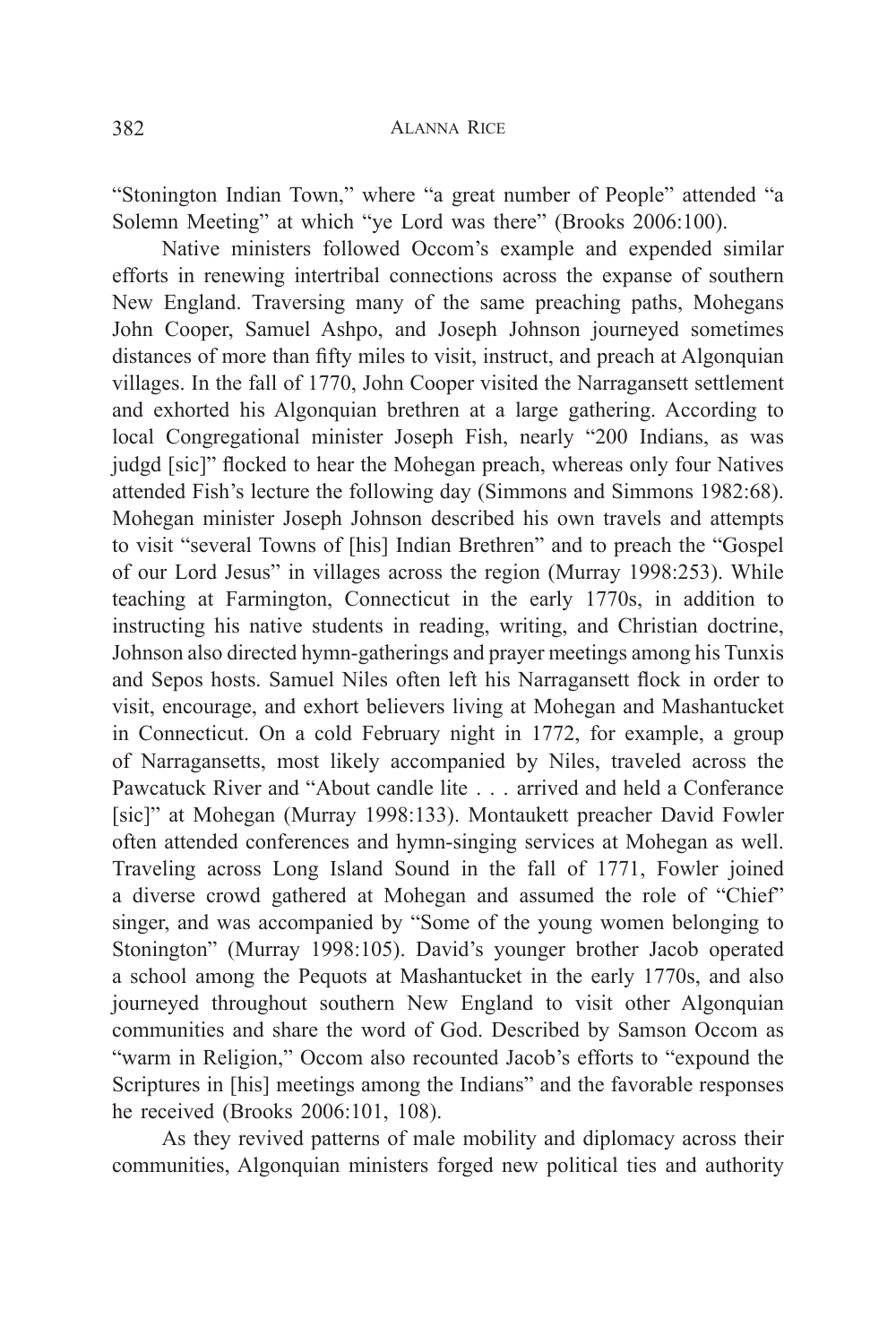that rivaled those of their sachems. While offering spiritual direction and counsel to the men and women who attended their preaching and prayer meetings, ministers also became increasingly involved in the political debates and struggles for autonomy that characterized a number of Algonquian villages by the mid-eighteenth century. In his writing on Christianity among the Wampanoags on Martha's Vineyard, David Silverman argues that Natives used their new Christian beliefs and the institution of the church to bolster their local communities and the Wampanoag tribe itself. Rather than "colonial impositions" engineered by English missionaries, Silverman contends that Native churches became "vigorous bulwarks" of "Indian interests and culture" by helping the Wampanoags to protect their land and rights throughout the colonial period. Most significantly, Silverman notes that churches provided Wampanoags with "alternative leaders to the[ir] sachem[s]" as Christian ministers and congregants actively battled hereditary figures for political leadership and control of their lands (2003:266–267, 272–275, 285). Susan Neylans's study of Protestant missionaries among the Tsimshian on the northwest coast in the nineteenth century similarly highlights the emergence of new forms of power and authority within Native society. While Christianity in many cases reinforced and strengthened the existing spiritual and political roles of chiefs and shamans, Neylan contends that the missionary endeavor also produced "new identities" among the Tsimshian by extending the possibilities of a "transformative experience" and spiritual power to Natives located beyond the perimeters of traditional leadership (2000:55–56).

In Algonquian settlements in southern New England, several Native ministers used their new inter-village authority as spiritual teachers to offer their communities alternative leadership to that of the sachem in dealing with colonial encroachment and village governance. At Mohegan, the prolonged land dispute known as the "Mason Case," which pitted the Mohegans against the Connecticut government over the rights to their lands, also created internal divisions within the Native community. Split into factions known as "Ben's Town" and "John's Town," members of the former group supported sachems Ben Uncas II and Ben Uncas III, and their compliance with colonial officials regarding Mohegan lands. Members of John's Town rejected both the colony's claim to their lands and the leadership of both sachems. While ministers such as Samson Occom, Henry Quaquaquid, and Samuel Ashpo belonged to prominent Mohegan families and served as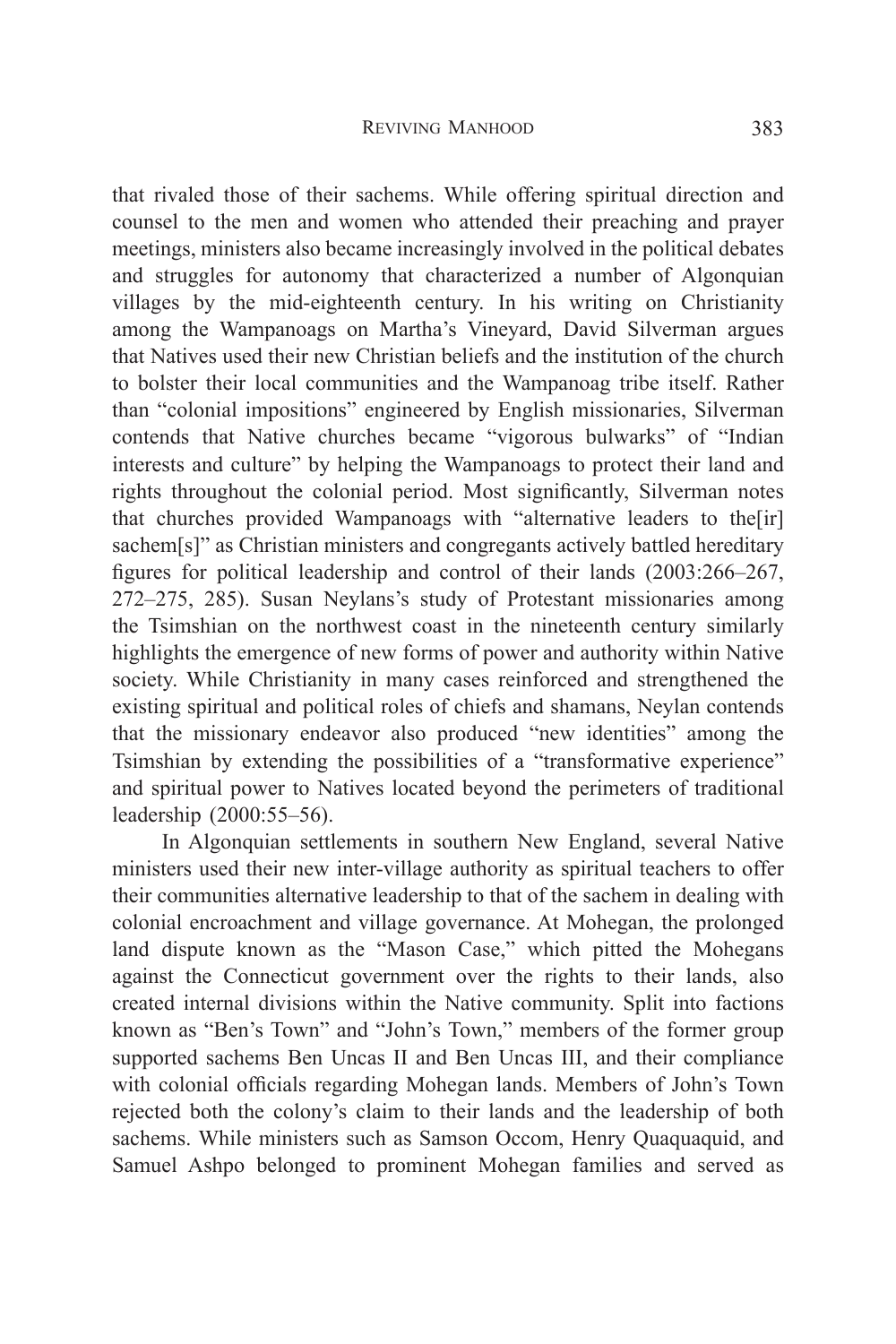councilors throughout the 1730s and 1740s, all three men began to oppose and challenge the sachem's leadership by mid-century, which they believed undermined Mohegan autonomy and land rights.<sup>3</sup>

In their efforts to protect Mohegan lands, ministers such as Occom and Ashpo created a new sphere of masculine authority by combining political protest with their prominence as preachers and teachers. In 1764, Occom sent a letter to Sir William Johnson, the superintendent of Indian Affairs, on behalf of the Mohegan tribe which outlined the factionalism riddling the community stemming from land loss and leadership disputes. Complaining of the Euro-American overseers who "want to root us out of our land, root & Branch" and of their sachem's compliance with colonial plans, Occom beseeched Johnson for advice on how to "Proceed in these Matters," and the possibility of eradicating the sachemship altogether. Depicting sachem Ben Uncas III as a "Tool" used by their overseers, Occom challenged the sachem's leadership and disregard for traditional Algonquian forms of decision making through political council: "Ben Uncas was to do nothing With out [sic] his Council While he was our Sachem . . . and he has now Cast of [sic] his Councel." Explaining that "Deacon Henry Quaquaquid" would "Relate the Whole Matter" when he delivered the letter to Johnson Hall, Occom beseeched the superintendent for advice as to how he and his supporters might interfere with the sachem's policies (Samson Occom Papers [OP], Mohegan Tribe to Sir William Johnson, 1764). When Ben Uncas III died in 1769, Occom continued to demonstrate his opposition

<sup>3.</sup> In her writing on Joseph Johnson, Laura Murray points out that conflict at Mohegan was "often played out between Christians." Pointing to the fact that members of both factions, including Ben Uncas and his lineage, professed Christianity, Murray complicates the picture of tribal politics in the mid-eighteenth century with the common faith that linked many enemies. In 1736, upon his profession of Christianity, Ben Uncas II received lavish gifts from Connecticut officials which included a coat and hat, and a gown for his wife. Furthermore, while men such as Occom, Ashpo, and Quaquaquid strove to create a Native-led church at Mohegan and emphasized evangelical beliefs, the sachem and his family remained closely affiliated with the Congregational Church in New London, where several children in the Uncas family received their baptism. Murray (2000:166–67); Ecclesiastical Affairs, I, V:3; Connecticut Church Records, New London First Congregational Church Records, 1670–1916, Vol. 1, reel #29: 40, 41, 44, 48, 50. For a more detailed account of the Mason case, see Den Ouden (2005).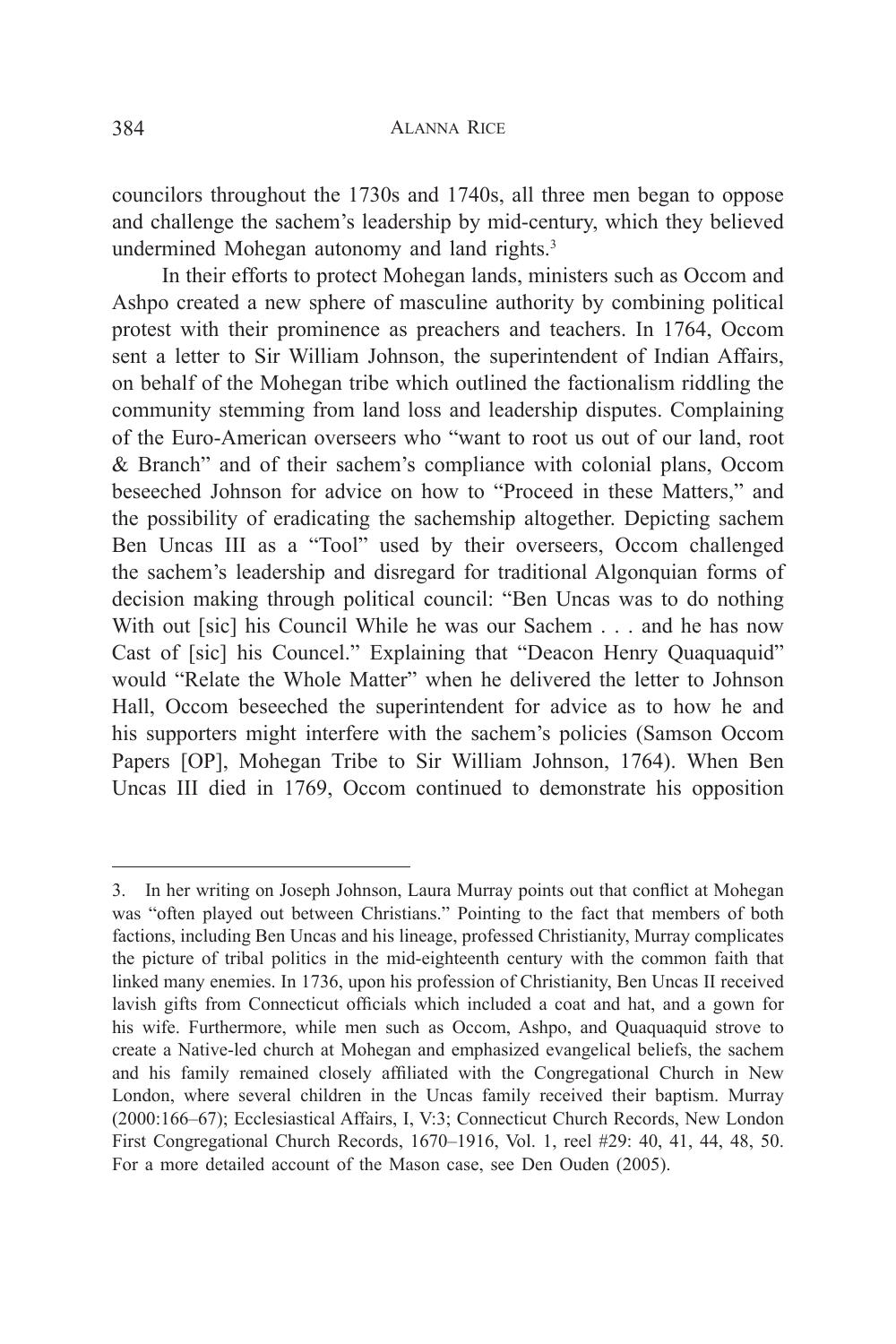to the sachem's rule and ties to the colony by leaving the funeral midway through the ceremony. As an observer in attendance related, during David Jewett's funeral sermon, "Sampson Occum withdrew & went of [sic], and was soon followed by others of . . . [the] Tribe," which left few Mohegans to assist in carrying the late sachem's remains to their traditional burial site. The colonist further noted the growing agitation among the Mohegans regarding colonial interference in traditional governance: "The Tempers of a Number of ye Indians, is Worked up, to the highest pitch of Jealousy, & Distrust of ye Govermt [sic] and also, of any Dependance [sic] on them" (IP I,II:286).

Algonquian ministers and teachers at the Narragansett Reserve in Rhode Island created alternative forms of tribal leadership to those provided by the sachem as well. Paralleling the divisions occurring at Mohegan, by the mid-eighteenth century the Narragansetts had split between the "sachem's party" and those affiliated with minister Samuel Niles. While Niles and church leaders such as Ephraim Coheis belonged to prominent Narragansett families and served as councilors to the sachem, by the 1760s they increasingly directed members of their congregation and community in opposition to their sachem's policies.<sup>4</sup> Opposing what they believed were actions destructive to preserving their homelands, Niles along with a number of prominent men from the local church set up an alternative "Council of Indians" which opposed the sachem's faction and spurred the Narragansetts to defend their reserve (Simmons and Simmons 1982). Niles and his supporters actively petitioned colonial officials to protest sachem Thomas Ninigret's "extravagant" lifestyle and his unrestrained sale of the community's land to absolve his debts. In 1764, for example, Niles and Ephraim Coheis pleaded before the Rhode Island Assembly on behalf of the Narragansetts, insisting that their people had been "brought into Danger of their Lives" as Ninigret continued to sell tribal lands, "tak[ing] away their fields of Grain, and dispos[ing] . . . them to others." According to

<sup>4.</sup> Similar to the divisions that formed at Mohegan, members of both factions at Narragansett professed Christianity as their religion. While the sachem's family and supporters had long-standing ties with the Church of England, Niles and his followers adhered to evangelical teachings and identified with the "New Light" movement of the Great Awakening. For a more detailed account about the conflict over land sales and authority at Narragansett, see Simmons, 1983.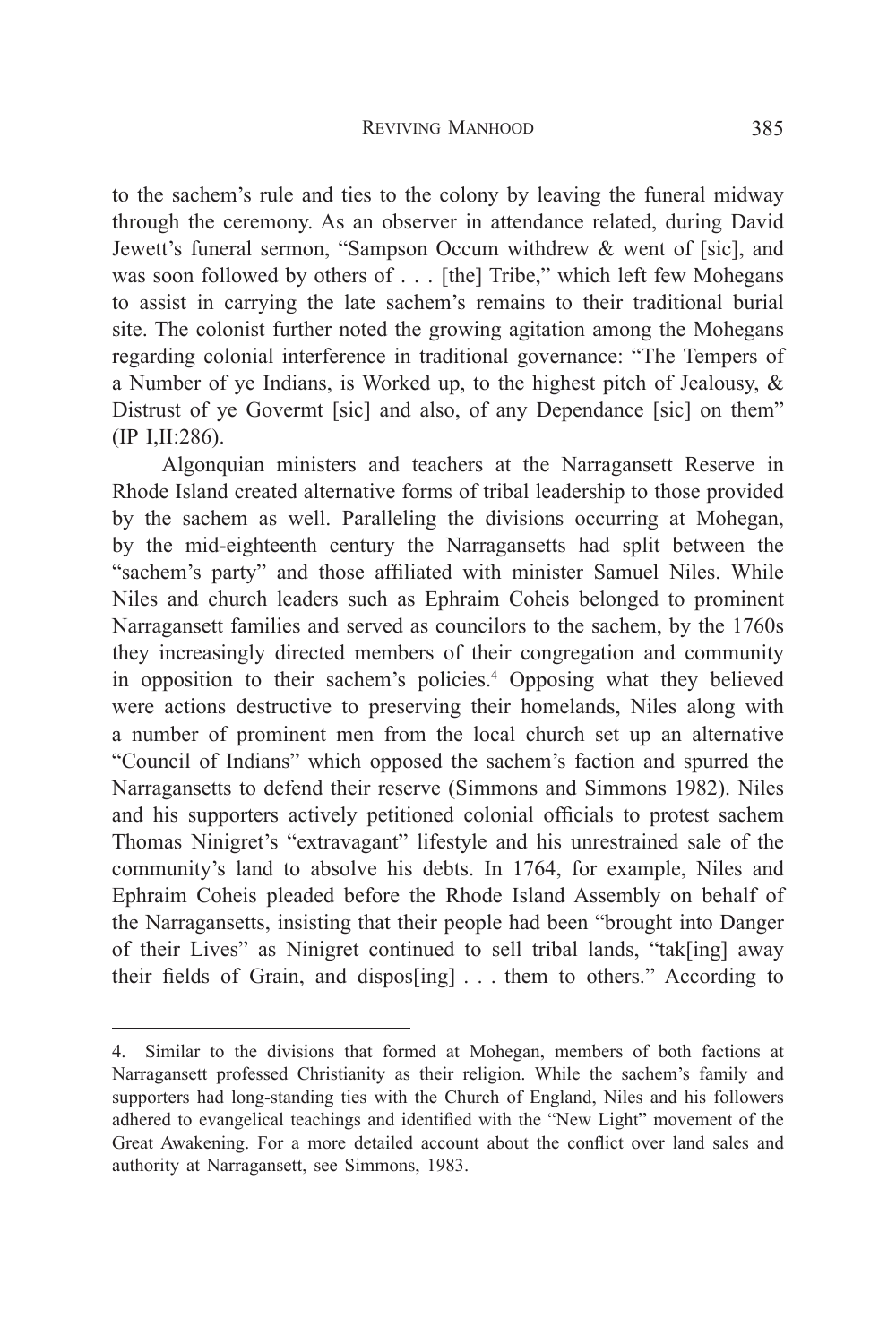the petitioners, the sachem believed "all the Lands in said Country are his . . . and that he will do what he please with those Lands," which would "set a Starving" the rest of the Narragansett people (Office of the Superintendent of Indian Affairs, Vol. 1825:197–198).

Finding the colony reluctant to enact any restrictions against Ninigret, that same year Niles and three men from the Coheis family petitioned Sir William Johnson in hopes that the superintendent of Indian Affairs would "interpose, not only on our behalf, but on behalf of the whole Tribe." The petitioners again outlined their opposition to Ninigret's policies of land sales and expensive living, "which hastens on their Ruin." Pointing to the fact that the Narragansetts had "always been true friends to his Majesty King George," and that in "this last War sent out many of their Young men . . . and most of them have died in that service," these tribal representatives concluded that their "wives, and Children are now likely to starve at home by [his] Extravagance, and obstinacy (Office of the Superintendent of Indian Affairs, Vol. 1825:199–200)." When Thomas Ninigret died in 1769, Niles along with a number of Narragansetts petitioned the assembly to allow an "Indian Council of nine men" comprised of the Narragansett minister and other leading Christian men to oversee tribal business and to prevent the accession of another sachem, which the assembly failed to implement (Simmons and Simmons 1982:67; Record of meeting of Indian tribe 1769).

The authority and influence that Algonquian ministers developed through their involvement in communal politics spilled over into the wider colonial world, as Native men counseled and preached to their non-Native neighbors. Such preaching efforts, while continuing masculine patterns of mobility and diplomacy, represented a significant innovation in the roles of Native men within colonial society. By exhorting, instructing, and praying for people who stood beyond their village and kin connections and who often occupied positions of social, economic, or political power relative to themselves, Algonquian ministers extended their spiritual leadership beyond its traditional confines and presented their Christian teachings as relevant to all who would listen—regardless of kinship, ancestry, or ethnicity. Traveling to communities and churches across southern New England, Algonquian ministers often brought diverse groups of Euro-American colonists, Native Americans, and people of African descent together to listen to their words, and in so doing broke down the "racial" boundaries that colonial officials increasingly sought to erect and maintain. Many years before preaching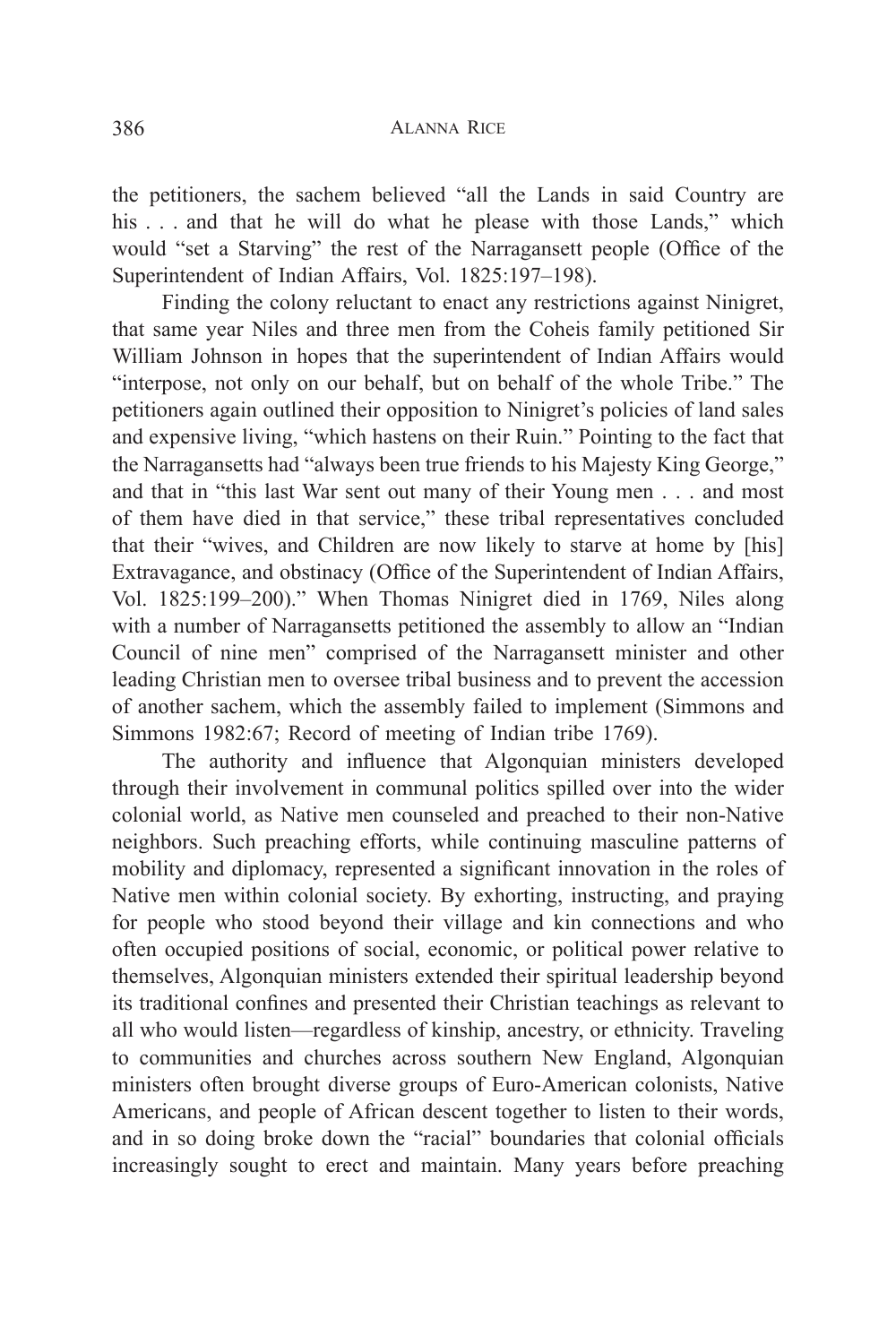to the multicultural crowd gathered at New Haven, for example, Occom recorded his efforts to minister to a gathering of "negroes and Indians" at Shelter Island Harbor. Recalling how a "number Cam [sic] together to hear the word of god," Occom used the opportunity to give a "Short Discourse" in a local home (Brooks 2006:259). Several years later, Occom appeared before a congregation of Euro-Americans gathered for a Sabbath service at the Congregational Church in Lebanon, Connecticut. Delivering his sermon to "a full assembly" and to "good acceptance," the church's regular minister, Eleazar Wheelock, described the occasion as "a rare Sight and Such an one as was never seen in Connecticut before" (WP 1761:761304.1).

Such "rare sights" occurred with increasing frequency as Native ministers preached at multicultural gatherings and churches throughout New England. In the summer of 1767, a diverse crowd of nearly 200 flocked to Narragansett church leader John Shattock's house, which included "Indians, Negro's and White people." Most likely gathered for an intertribal celebration known as the August Meeting, which included dancing, feasting, and games, the event was held near the Narragansett church and would have provided ample opportunity for men such as Niles and Shattock to preach and exhort (Simmons and Simmons 1982:40–41). Euro-American observers also remarked on the spiritual authority and power evident in Pequot minister James Simon's preaching before multicultural audiences. Simon frequently preached in both English and Native homes, and often convicted his listeners to examine their lives and draw close to God. Baptist minister Isaac Backus' description of Simon's visit to his community in Massachusetts and his own spiritual renewal revealed the authority with which the Pequot man beseeched the diverse crowd: "Some sinners were under deep consern [sic] and several saints Brought into liberty: and my Soul was much drawn forth towards God, and in exortation [sic] to Souls round. A season to be remembered" (McLoughlin 1979:370–371). Joseph Johnson and Jacob Fowler also used their status as preachers and teachers to present their spiritual convictions before non-Native listeners. By the winter of 1774, both men had begun speaking before and instructing Euro-American and Native audiences, and according to one observer, "were Well receivd [sic]" (Brooks 2006:109).

Finding non-Native audiences receptive to their words, Algonquian ministers challenged the gender prescriptions and subordination they faced in colonial society by asserting their new spiritual and political authority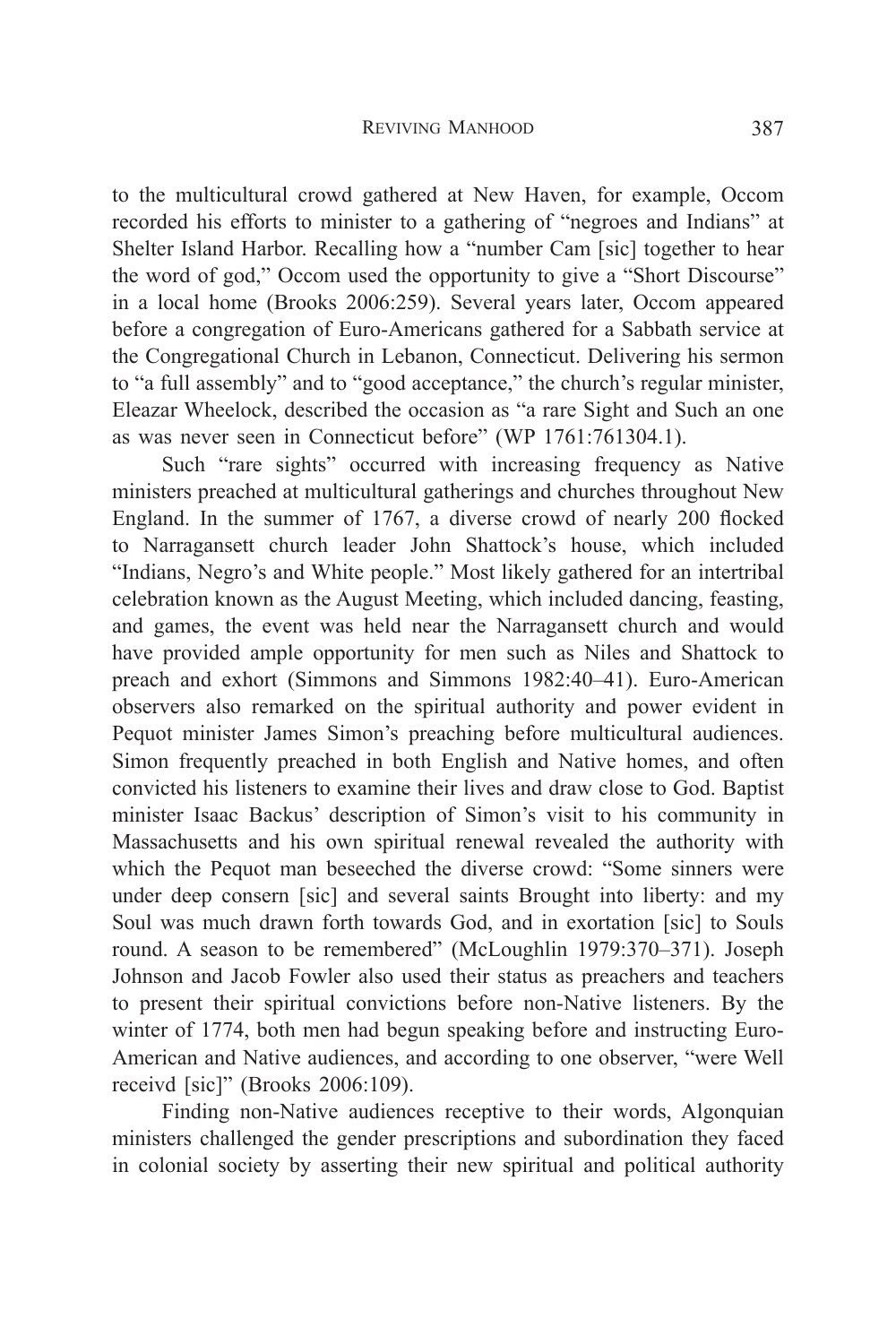as ambassadors of the Gospel. Not only defying the geographic boundaries imposed on Natives to limit their movement and render them sedentary, Algonquian ministers defied the efforts of colonial officials to infantilize male authority under the leadership of Euro-American overseers, teachers, and ministers. While colonial officials increasingly sought to remake Algonquian men into docile supplicants before their wise and paternal authority by mid-century, a number of Algonquian ministers turned these goals on their heads as they preached with authority before non-Native crowds, and articulated criticism and opposition towards Euro-American political and religious leaders. When Occom bluntly criticized colonists who contributed to the drinking and social breakdown in Native communities in his execution sermon, he was not alone in leveling censures against colonial policies and religious authority. Joined by other ministers and spiritual leaders at Mohegan, men such as Occom, Samuel Ashpo, and Henry Quaquaquid opposed the Euro-American overseers assigned to their community, whom they claimed in a petition wanted "to root us out of our land root & Branch," as well as the efforts of schoolmaster Robert Clelland to teach their children. In a 1764 petition drafted by Occom, the Mohegans complained of Clelland's infrequent hours in keeping school, the growing numbers of English children who "take Room from Indian Children," and his failure to pray with his students (OP, Mohegan Tribe Against Robert Clelland,1764). According to one account, by the summer of 1764 only three students attended Clelland's teaching at the Mohegan schoolhouse, and by the end of the year he had been dismissed.

At the same time, Native ministers at Mohegan began to challenge the teaching and authority of Congregational minister David Jewett, who served at the church in nearby Montville. Opposing Jewett's efforts to preach and instruct the Natives because he supported Connecticut's claims to Mohegan lands, ministers such as Occom and Ashpo discouraged Native men and women from attending his sermons and condoning his ministry. According to one report, only a few Mohegans attended his lectures by the mid-eighteenth century, while the majority formed their own separate gatherings under the teaching of Occom and others. In a petition to the Connecticut Assembly, the Mohegan sachem complained of the efforts taken by Samuel Ashpo and Henry Quaquaquid against himself and Jewett, relating how "[these] said Indians . . . wont attend Revd Mr Jewetts Lectures amongst us" and tried their "utmost" to discourage others from attending (IP I,II:103). Several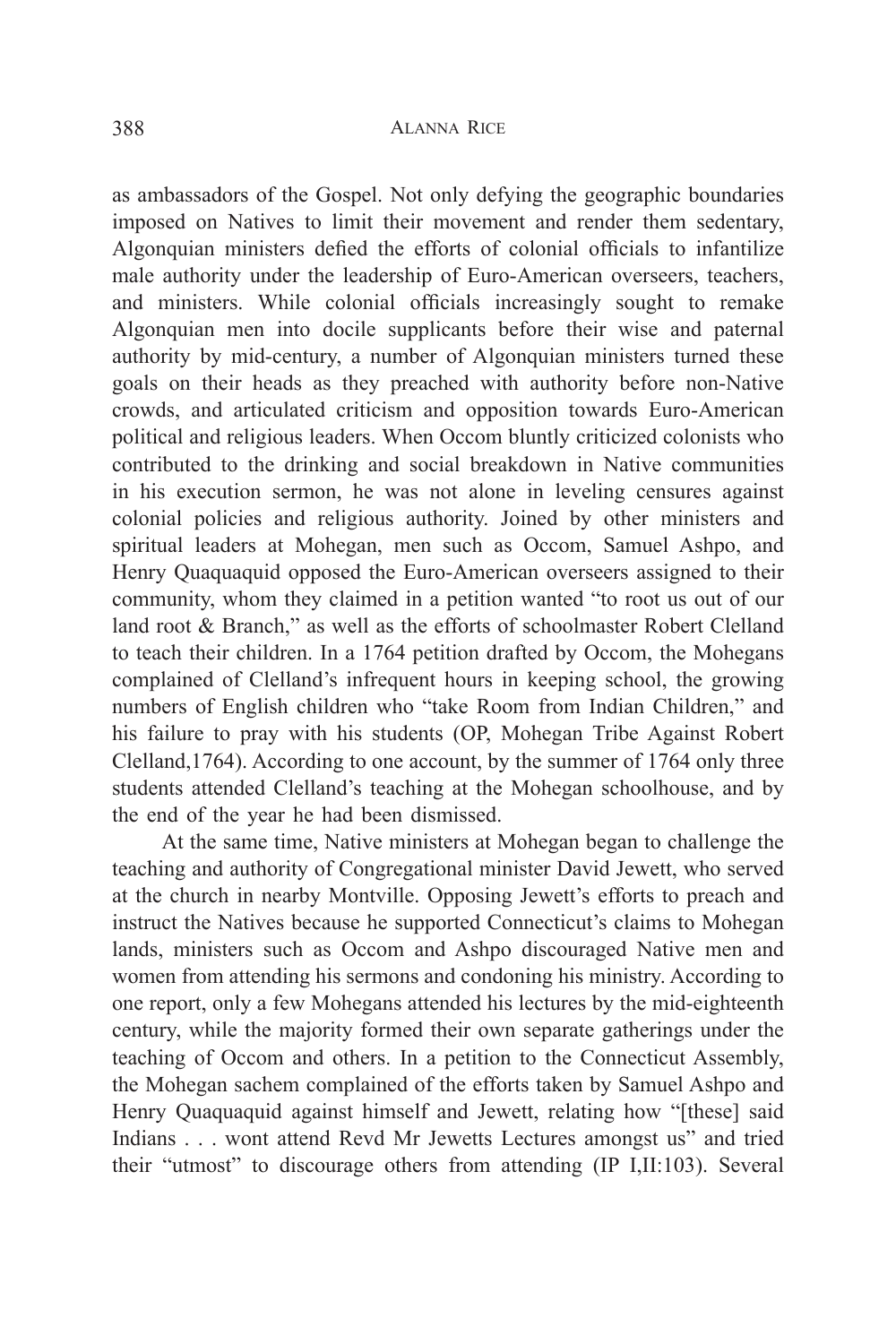years later, another observer noted how the "breach" between Occom and Jewett continued to grow, as Occom's preaching at Mohegan drew listeners away from the Montville congregation as well as other churches. As the observer relayed, "Mr. Jewett's People and a great Number from other neighbouring Parishes flock to hear Mr. Occom on Lord's Days at Mohegan" (WP 1764:764560.2).

Congregational minister Joseph Fish's attempts to preach to the Pequots living at Stonington and among the Narragansetts in Charlestown throughout the mid-eighteenth century met with similar frustration as both groups often ignored his overtures or challenged his spiritual authority. In 1762, Fish complained of the absence of Pequot congregants at his lectures due to their preference for "Indian Teachers . . . from the Narragansetts" who "constantly" appeared "in the Neighbourhood, the same day of My Lectures" (Letter to Andrew Oliver, 15 November 1762). Fish also faced opposition from Narragansett church leaders Samuel Niles and Ephraim Coheis, who refused to attend his preaching and spoke against his practices and theology as a minister. On various occasions Fish noted that Niles and his followers claimed that he was not a "true Minister of Jesus Christ" because he took "Money of [his] Own people" and failed to "Preach in the power of the holy Ghost" (Simmons and Simmons 1982:57, 91, 105–106). By the early 1770s, most of the Narragansett community affiliated with Niles' church opposed both Fish and local schoolmaster Edward Deake, and only a handful of Native children attended Deake's schoolhouse on the reserve. To express their discontent, Niles and John Shattock drew up a formal complaint for the Boston Commissioners of the New England Company in which they criticized Deake's teaching methods and the lack of control the Narragansetts had over the schoolhouse and surrounding lands (Simmons and Simmons 1982). Three years later, under mounting opposition from members of the Narragansett church, both Fish and Deake resigned from their work among the Natives.

Montaukett teacher and spiritual leader Silas (or Cyrus) Charles issued similar critiques regarding the ungodly and intrusive behavior of the English living at East Hampton, Long Island. In 1764, Charles used his growing familiarity with the English language to petition the lieutenant governor of New York concerning Montauk lands. Introducing the thirty families then residing at Montauk as "civilized" and "Christianized," Charles' petition emphasized that his people had "discontinued their ancient barbarian way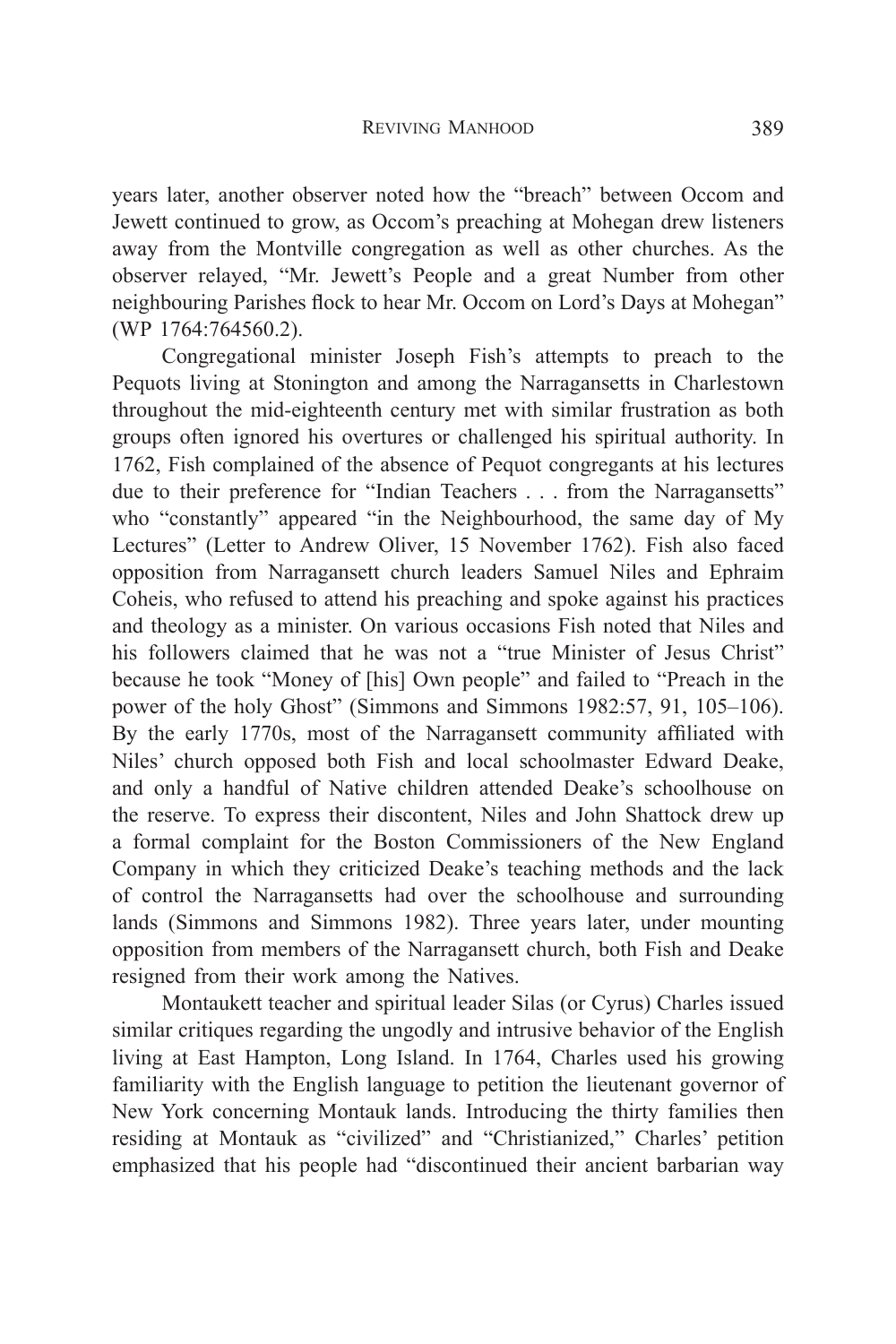of living" and had become "peaceable [and] orderly." Complaining of the encroachment and outright hostility his community faced from their English neighbors at East Hampton, Charles explained how the colonists "den[ied] them necessary fuel" and intruded on their settlements by "fencing in more [and] more of the Indian Lands." Beseeching the lieutenant governor to protect the Montauketts and to confirm their rights to their lands, Charles insisted that otherwise his people would be "crowded out of all their ancient Inheritance," and "rendered Vagabonds upon the Face of the Earth." Charles' petition not only emphasized the Montauketts' difficulty in living as Christians and in forsaking "the Idolatry of their fathers" so long as their lands lay at risk to greedy English neighbors, but he also earnestly demonstrated the need for a "Royal Grant [and] Confirmation" in order that future generations of Montauketts would have "competent Protection against all Trespassers" (Office of the Superintendent of Indian Affairs, Vol. 1825:338–339; O'Callaghan 1850: 236–237; Strong 2001:72–74).

Drawing on their authority as ministers and teachers to complain about specific abuses and encroachments, Algonquian men in some cases invoked their Christian beliefs to critique the overall character of their Euro-American neighbors. In a 1772 letter written to Moses Paul before his execution at New Haven, for example, Mohegan Joseph Johnson articulated his opposition to the ungodly attitudes he witnessed among Euro-Americans in southern New England. Intertwining his calls for Paul's repentance and salvation with a censure of the society in front of which he would suffer execution, Johnson warned the convicted man of the colonists "who have a prejudice against the Indian nations, and wish no better of your soul, than to endure GOD's eternal wrath." While identifying himself as Paul's "fellow traveller into a vast eternity," Johnson in turn distinguished himself from the Euro-American Christians who "rejoice" in the destruction of "devilish Indians," and know "little of GOD, or have never had GOD's love shed abroad in their hearts; and therefore are liable to endure GOD's eternal wrath." Calling on Paul to "be born again, or never enter into the kingdom of GOD," Johnson challenged Euro-American assumptions about the Wampanoag man's "devilish" and "savage" nature and instead authoritatively offered him salvation and favor under the name of Jesus (Murray 1998:144–145).

It was only months after Johnson's letter reached the New Haven jail that Samson Occom stood poised before a diverse crowd of onlookers and spoke the final words to Moses Paul before his execution. Preaching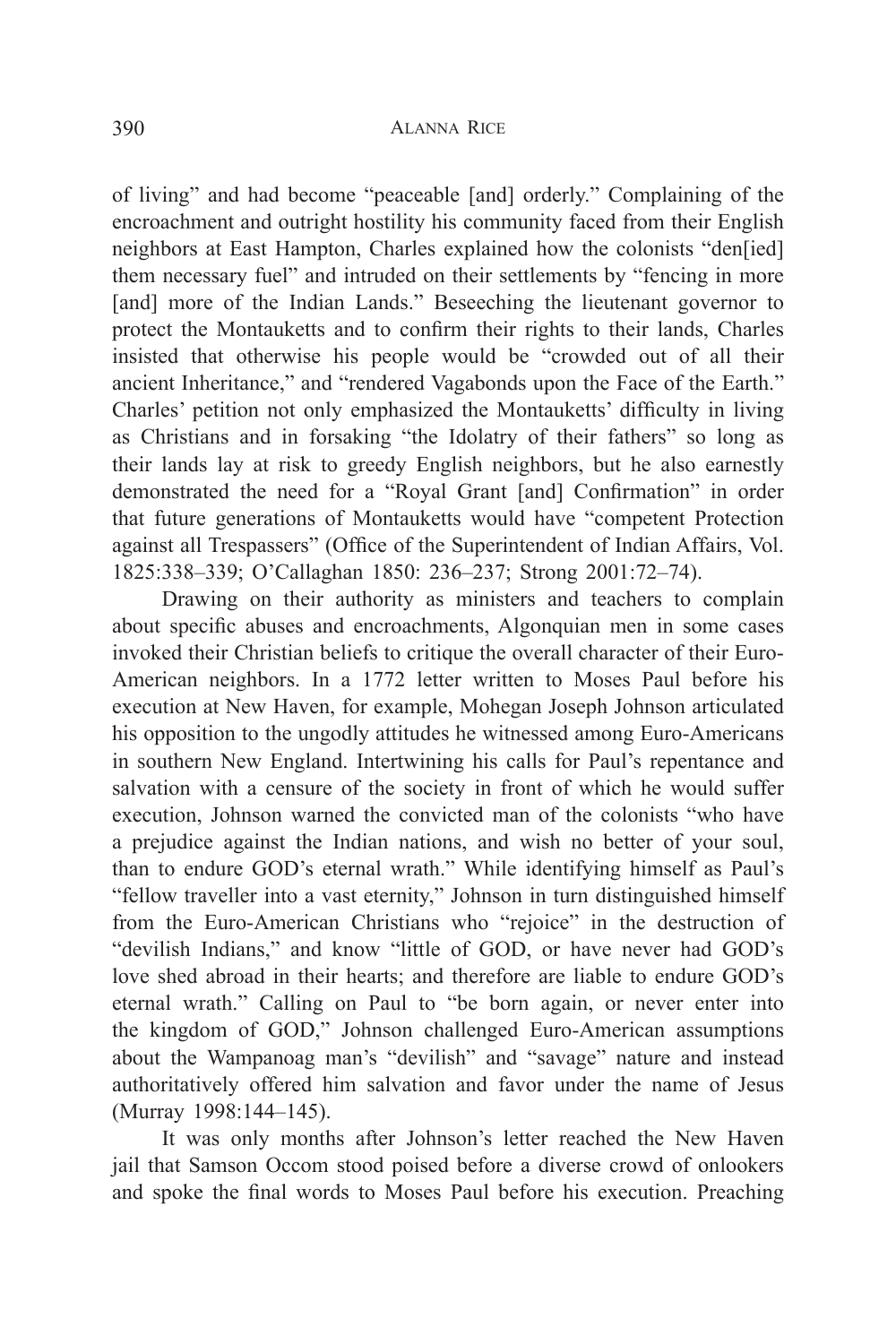plainly and with conviction, Occom's sermon did more than simply "stir" and "awaken" those listening to his words, and more than offer eternal life and a saving power to a man condemned to die. His presence before the crowd of Euro-American, African American, and Native American spectators that day represented the adaptations and new spiritual power that a number of Algonquian men had wrestled with and incorporated into their lifeways in the preceding decades, and their refusal to conform or submit to colonial designs to control their lands and lifeways and to infantilize their leadership. By preaching in the Spirit's power and emphasizing the saving and sacred power found in Christ, Occom demonstrated the spiritual authority he and a number of Algonquian men shared as ministers of the Gospel that empowered them to preach and sing, to travel and teach, and to receive visions and dreams. Occom's thundering call to the Wampanoag man and his wider audience to receive the gift of God and find eternal life also indicated the profound failure of colonial efforts to "civilize" and Christianize Algonquian men according to Euro-American expectations. By reviving and reaffirming male authority and spiritual leadership within Algonquian communities, and extending this authority to the wider colonial world, men such as Occom and others rejected assumptions about their inferiority and savagery as "wandering" hunters or dying remnants and used their evangelical beliefs to instruct and even criticize Euro-American colonists. In calling his listeners to take heed and "awake to righteousness," Occom's concluding words powerfully demonstrated the persistence and new authority of Algonquian "wise men" in a world that sought their demise, and the new spiritual power they drew upon which made their words possible.

### **REFERENCES**

- Axtell, James. 1985. *The invasion within: The contest of cultures in colonial North America.* New York: Oxford University Press.
- Bartlett, John Russell, ed. 1968 [1859]. *Records of the Colony of Rhode Island and Providence Plantations, in New England,* Vols. 4–5. New York: AMS.
- Bragdon, Kathleen. 1996a. *Native people of Southern New England, 1500*–*1650.* Norman: University of Oklahoma Press.
- ———. 1996b. Gender as a social category in Native Southern New England. *Ethnohistory* 43.4:573–592.
- Brooks, Joanna, ed. 2006. *The collected writings of Samson Occom, Mohegan: Leadership and literature in eighteenth-century Native America.* New York: Oxford University Press.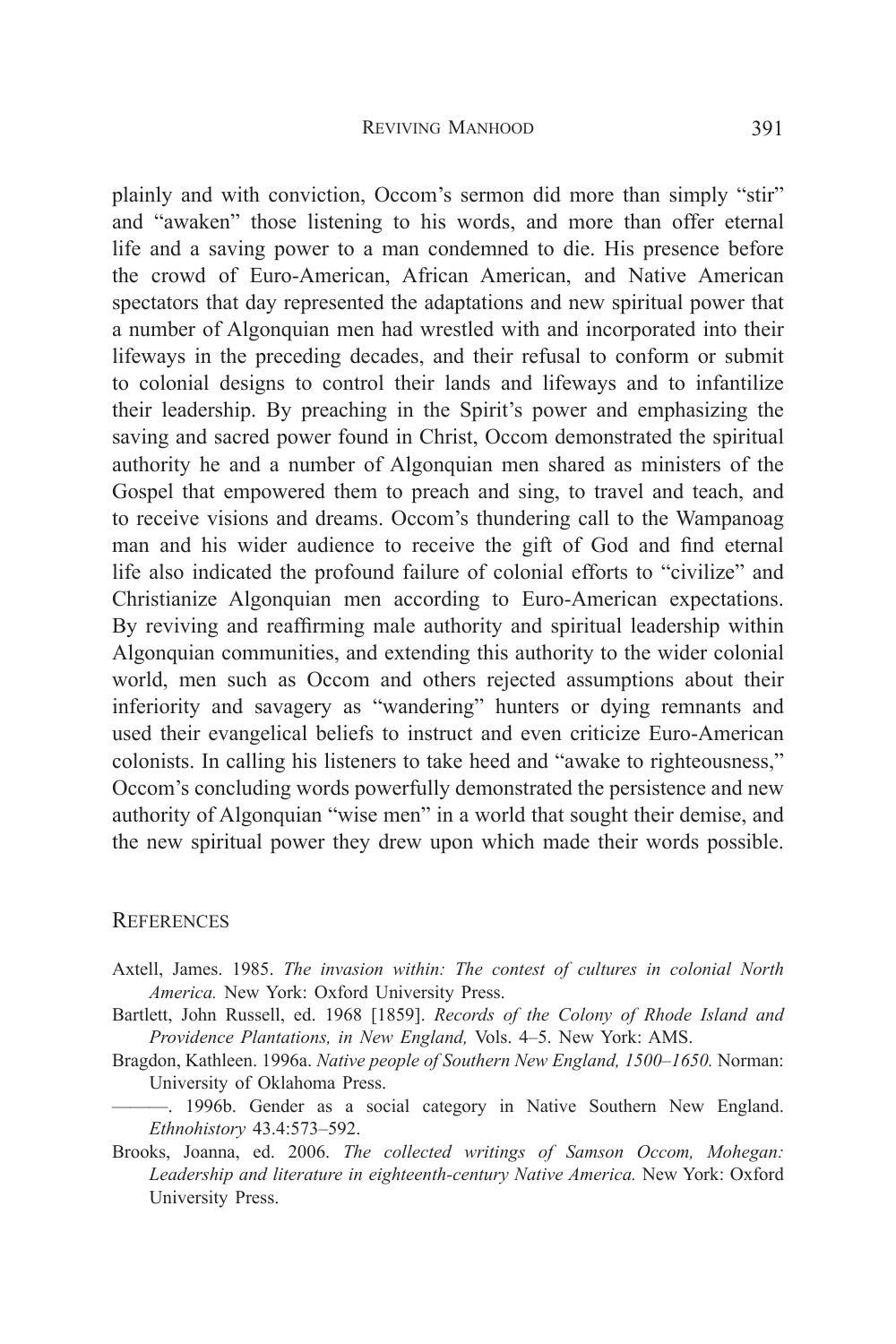- Bushman, Richard. 1979 [1967]. *From Puritan to Yankee: Character and the social order in Connecticut, 1690*–*1765.* Cambridge, MA: Harvard University Press.
- Den Ouden, Amy. 2005. *Beyond conquest: Native peoples and the struggle for history in New England.* Lincoln: University of Nebraska Press.
- Dexter, Franklin B. 1899. *The diary of David McClure, Doctor of Divinity,* 1748–1820. New York: The Knickerbocker Press.
- Dexter, Franklin B., ed. 1901. *The literary diary of Ezra Stiles,* Vol. 1. New York: Charles Scribner's Sons.
- Dowd, Gregory. 1992. *A spirited resistance: The North American Indian struggle for unity, 1745*–*1815.* Baltimore: John Hopkins University Press.
- Ecclesiastical Affairs, Connecticut Archives. Connecticut State Library, Series One, Vol. 5. Hartford, Connecticut.
- Eells, Earnest. 1991 [1940]. Part VI—Divisions and Changes. *The history and archaeology of the Montauk.* Ed. by Gaynell Stone, 2nd edition, pp. 182–190. New York: Suffolk County Archaeological Association.
- Eleazar Wheelock Papers. Dartmouth College Archives. Hanover, New Hampshire.
- Fisher, Linford. 2009. Native Americans, conversion, and Christian practice in colonial New England, 1640–1730. *Harvard Theological Review* 102.1:101–124.
- Gookin, Daniel. 1972 [1674]. *Historical collections of the Indians in New England.* New York: Arno Press.
- Heimert, Alan. 1966. *Religion and the American mind: From the Great Awakening to the Revolution.* Cambridge, MA: Harvard University Press.
- Indian Papers, Connecticut Archives. Connecticut State Library, Series One, Vols. 1–2. Hartford, Connecticut.
- Letter to Andrew Oliver, 15 November 1762. Miscellaneous Bound Manuscripts, Massachusetts Historical Society. Boston, Massachusetts.
- Lindman, Janet. 2000. Acting the manly Christian: White evangelical masculinity in revolutionary Virginia. *William and Mary Quarterly* 57.2:393–416.
- Love, William DeLoss. 2000 [1899]. *Samson Occom and the Christian Indians of New England.* New York: Syracuse University Press.
- McCallum, James Dow, ed. 1932. *The letters of Eleazar Wheelock's Indians.* Hanover: Dartmouth College Publications.
- McLoughlin, William, ed. 1979. *The diary of Isaac Backus,* Vol. 1. Providence: Brown University Press.
	- ———. 1978. *Revivals, awakenings, and reform: An essay on religion and social change in America, 1607*–*1977.* Chicago: University of Chicago Press.
- Merritt, Jane. 1997. Dreaming of the Savior's blood: Moravians and the Indian Great Awakening in Pennsylvania. *William and Mary Quarterly* 54.4:723–746.
- Miller, Perry. 1956. *Errand into the wilderness.* Massachusetts: Belknap Press.
- Murray, Laura, ed. 1998. *To do good to my Indian brethren: The writings of Joseph Johnson, 1751*–*1776.* Amherst: University of Massachusetts Press.
- ———. 2000. What did Christianity do for Joseph Johnson? A Mohegan preacher and his community. *Possible Pasts: Becoming Colonial in Early America,* ed. by Robert Blair St. George, pp. 160–180. Ithaca: Cornell University Press.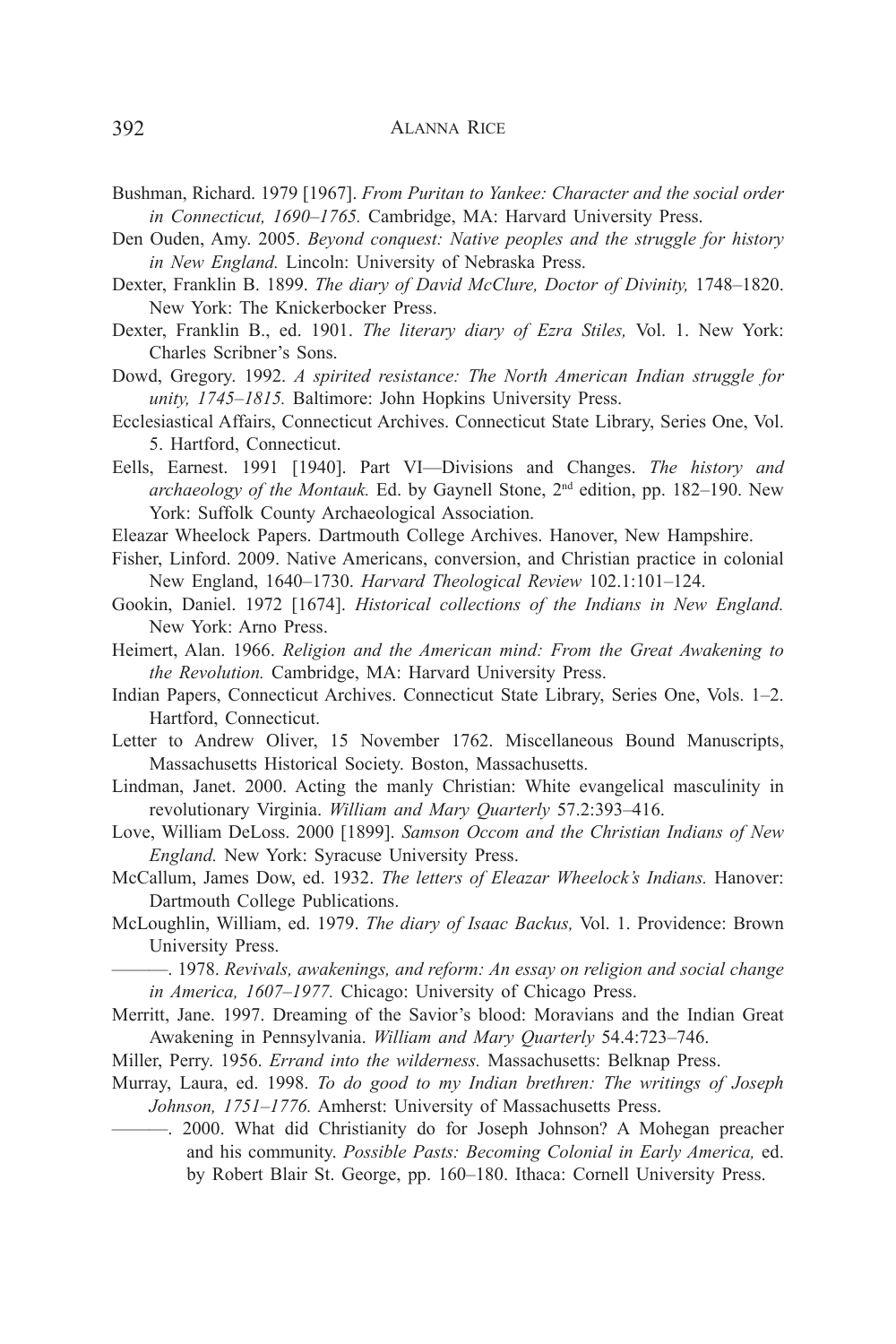- New London First Congregational Church Records, 1670–1916, Vol. 1. Connecticut Church Records, Connecticut State Library. Hartford, Connecticut.
- Neylan, Susan. 2000. Longhouses, schoolrooms, and workers' cottages: Nineteenth-Century Protestant missions to the Tsimshian and the transformation of class through religion. *Journal of the Canadian Historical Association* 11:51–86.
- O'Brien, Jean. 1997. 'Divorced' from the land: Resistance and survival of Indian women in eighteenth-century New England. *After King Philip's War: Presence and Persistence in Indian New England.* Ed. by Colin Calloway, pp. 144–161. Hanover: University Press of New England.
- O'Callaghan, E. B., ed. 1850. *The documentary history of the State of New York.* Vol. 3. Albany: Weed, Parsons, and Co.
- Office of the Superintendent of Indian Affairs, Minutes and Journals, 1755–1790. R216- 195-8-E, Reel C-1222, Vol. 1825. Library and Archives Canada. Ottawa, Ontario.
- Peyer, Bernd. 1997. *The tutor'd mind: Indian missionary-writers in antebellum America.* Amherst: University of Massachusetts Press.
- Pointer, Richard. 2007. *Encounters of the spirit: Native Americans and European colonial religion.* Bloomington: Indiana University Press.
- Prince, Thomas. 1744–45. *The Christian history, containing accounts of the revival and propagation of religion in Great-Britain & America,* Vol. 1. Boston: S. Kneeland and T. Green.
- Record of meeting of Indian tribe, December 1769. Narragansett Document 21, Rhode Island State Archives.
- Richmond, Trudie, and Amy Den Ouden. 2003. Recovering gendered political histories: Local struggles and Native women's resistance in colonial southern New England. *Reinterpreting New England Indians and the colonial experience.* Ed. by Colin Calloway and Neal Salisbury, pp. 174–231. Boston: The Colonial Society of Massachusetts.
- Samson Occom Papers, Correspondence, 1727–1808, Microfilm 79998. Connecticut Historical Society, Hartford, Connecticut.
- Sergeant, John. 1743. *A Letter from the Revd Mr. Sergeant of Stockbridge, to Dr. Colman of Boston.* Boston: Rogers and Fowle.
- Sheidley, Nathaniel. 1999. Hunting and the politics of masculinity in Cherokee treatymaking, 1763–75. *Empire and others: British encounters with indigenous peoples, 1600–1850.* Ed. by Martin Daunton and Rick Halpern, pp. 167–185. Philadelphia: University of Pennsylvania Press.
- Silverman, David. 2003. The church in New England community life: A view from the islands and Cape Cod. *Reinterpreting New England Indians and the Colonial Experience.* Ed. by Colin Calloway and Neal Salisbury, pp. 264–298. Boston: The Colonial Society of Massachusetts.
	- ———. 2005. *Faith and boundaries: Colonists, Christianity, and community among the Wampanoag Indians of Martha's Vineyard, 1600*–*1871.* New York: Cambridge University Press.
- Simmons, William, and Cheryl Simmons, eds. 1982. *Old light on separate ways: The Narragansett diary of Joseph Fish, 1765*–*1776.* Hanover: University Press of New England.